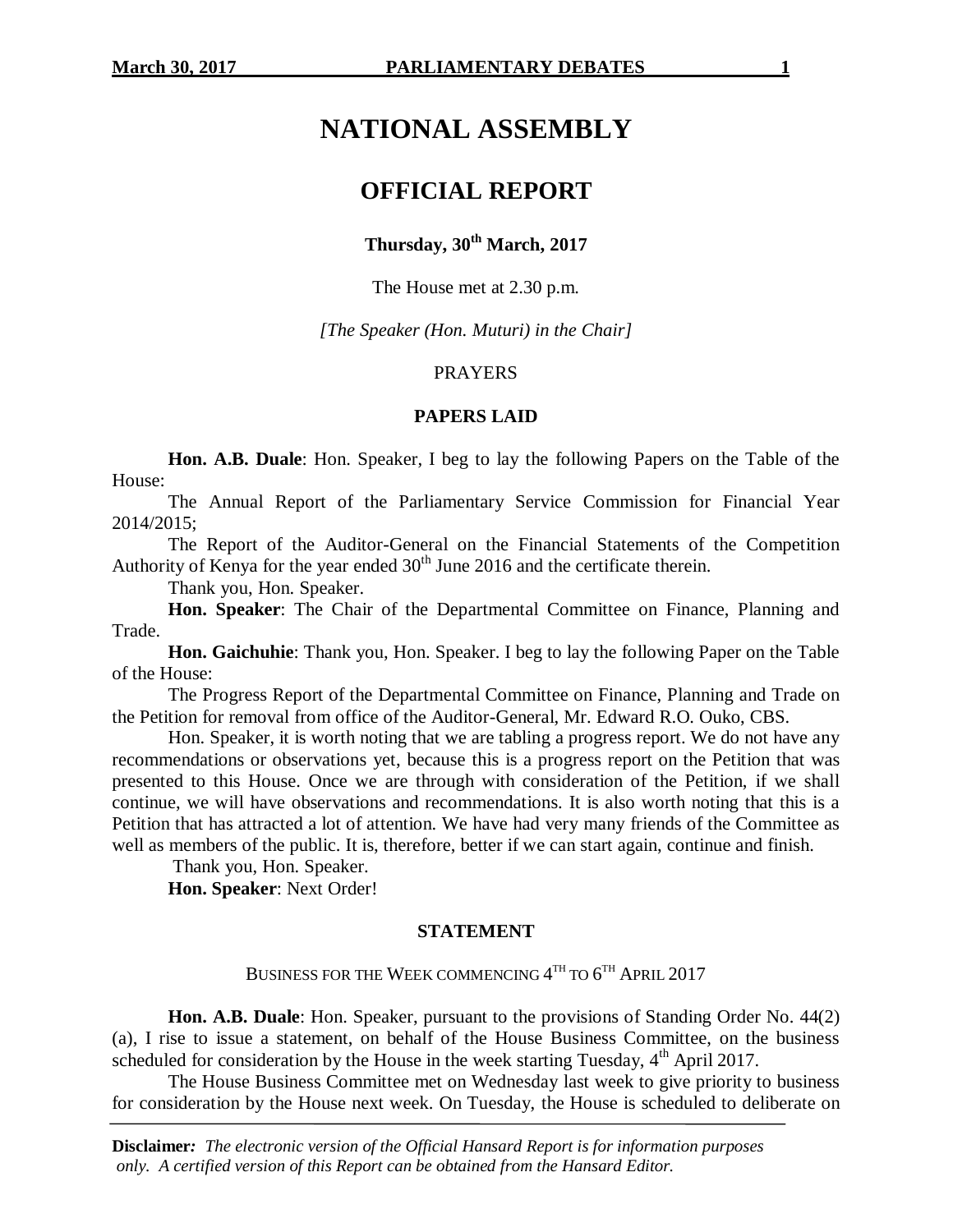five election-related regulations that were tabled yesterday afternoon by the Chair of the Committee on Delegated Legislation. Thereafter, we will consider the Appropriations Bill, 2017 and see it through all the stages, having passed the Report of the Budget and Appropriations Committee on the Estimates of Expenditure for 2017/2018 Financial Year. We expect the Cabinet Secretary for the National Treasury, Mr. Henry Rotich, to read the Budget Policy Statement.

On the same day next week, the House is scheduled to have the Second Reading of the Nairobi International Financial Centre Bill, 2017; the President's Award Bill, 2017, and the Legal Metrology Bill, 2017.

During the same week, the following Bills are scheduled for consideration by the Committee of the whole House:

(i) The Prevention of Torture Bill, 2016; and,

(ii) The Statute Law (Miscellaneous Amendments) (No.2) Bill, 2016.

I urge hon. Members to submit their amendments in good time.

Hon. Speaker**,** should we conclude the aforementioned Bills, we will consider the Report of the Public Accounts Committee (PAC) on the accounts of the famous National Youth Service (NYS).

Finally, the House Business Committee will reconvene on Tuesday,  $4<sup>th</sup>$  April 2017 at the rise of the House, to consider the business for the week that follows.

I hereby lay the Statement on the Table of the House.

*(Hon. A.B. Duale laid the document on the Table)*

**Hon. Speaker**: Member for Kisumu West, do you have an intervention?

**Hon. Aluoch**: Hon. Speaker, this is in respect of the schedule of business for next week. The Leader of the Majority Party has mentioned that we will debate, amongst others Bills, the five election-related Draft Regulations that were tabled yesterday. Yesterday, the Leader of the Majority Party raised concerns about the constitutionality of one of those Draft Regulations, as a result of which it was withdrawn by the Chair of the Departmental Committee on Justice and Legal Affairs. He has said that on Tuesday we will debate five electoral Draft Regulations. What is happening about the one that was withdrawn yesterday?

**Hon. Speaker**: Hon. Olago Aluoch, you have mixed two issues. If you look at the Order Paper – you are a ranking Member of the House Business Committee – you will see that you have reports on the five Draft Regulations. What was removed from the Order Paper yesterday was a proposed amendment to the Elections Laws Act, but not Draft Regulations. Those are the proposals which had come from the Judiciary, but they are in the form of an amendment to the Elections Laws Act; not Election Regulations.

**Hon. Chepkong'a**: On a point of order, Hon. Speaker.

**Hon. Speaker**: Yes, Hon. Chepkong'a?

**Hon. Chepkong'a**: Hon. Speaker, we undertook to table the report yesterday with respect to the Office of the Attorney-General (Amendment) Bill, and the Elections Laws (Amendment) Bill.

We adopted both of them this morning, because public participation had already been undertaken. The only thing that had remained was for the Committee to adopt the various proposals, including the one from the Judiciary. We adopted them this morning. We will file our report on Tuesday for both of them.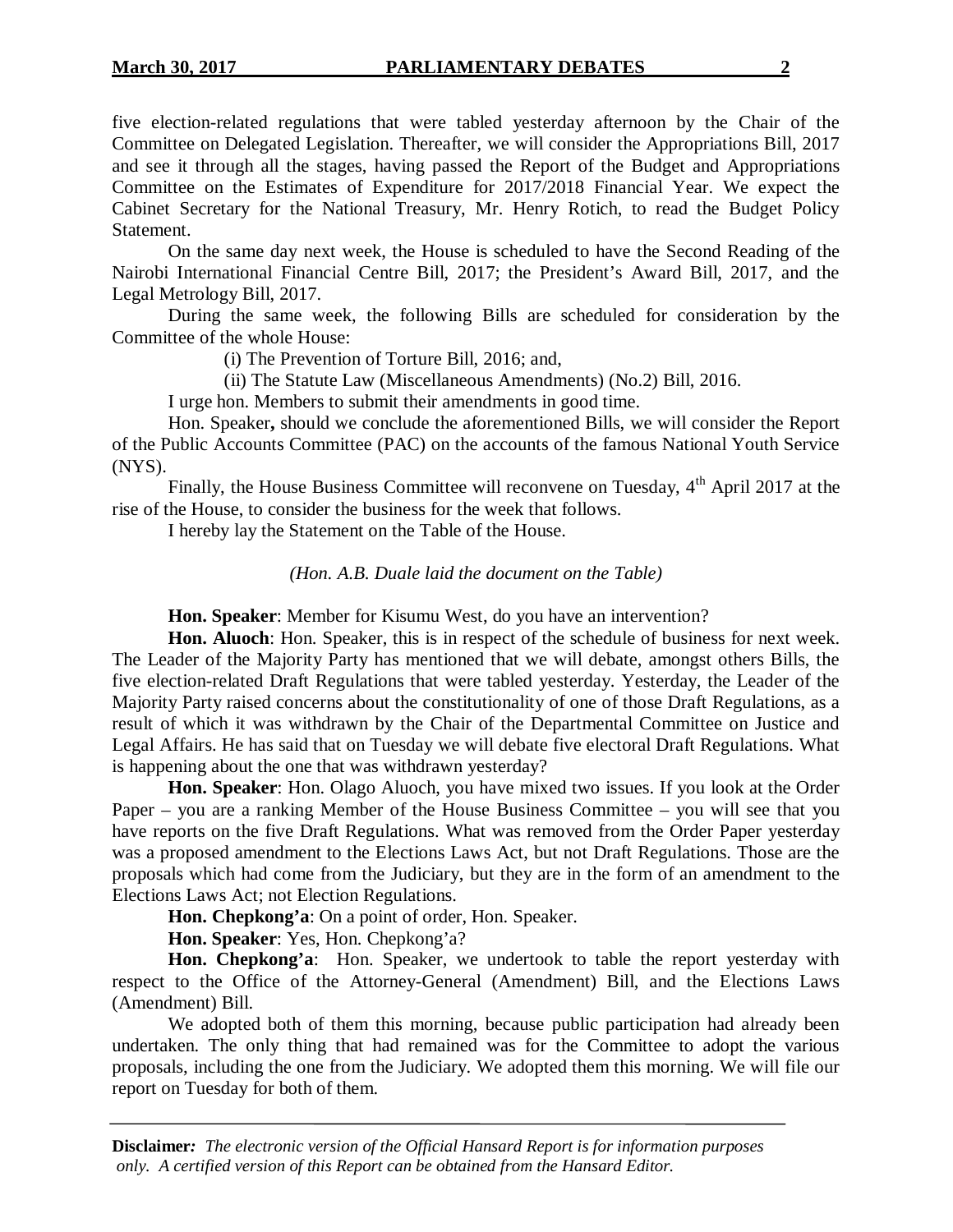**Hon. Speaker**: Are you requesting that what is listed as Order No. 9 be taken out of the Order Paper?

**Hon. Chepkong'a**: That is correct, until we file our report on Tuesday, Hon. Speaker.

**Hon. Speaker**: Then the business appearing as Order No. 9 is taken out of the Order Paper to be transacted on Tuesday,  $4<sup>th</sup>$  April 2017.

I have seen a request from Member for Kiminini?

*(Order No.9 – The Office of the Attorney General (Amendment) Bill deferred)*

#### **POINT OF ORDER**

#### COURT RULING ON REALISATION OF THE TWO*-*THIRDS GENDER PRINCIPLE

**Hon. Wakhungu**: Thank you, Hon. Speaker. I rise to seek your direction pertaining to what is in the public domain – the ruling on complying with the two-thirds gender rule by courts. The judge directed the Attorney-General to liaise with Parliament to come up with legislation within 60 days. You know very well that there is the aspect of 90 days in every publication. Apparently, the judge did not take into account the 90-days maturity period in his ruling. Please, give us direction on the way forward.

**Hon. Speaker**: The judgement did not refer to an amendment to the Constitution. Article 257 of the Constitution shows that if you are to propose an amendment to the Constitution, such Bill may not be read the Second Time in either House of Parliament until after the expiry of 90 days. In the judgement read out yesterday, the judge directed the Attorney-General to liaise with Parliament to come up with legislation. My reading of that would be that the legislation would be one purporting to implement the requirements of Article 27 (6) and (8), and Article 81 (b), of the Constitution alongside the legislation contemplated in Article 100 of the Constitution. To be fair, this issue should not just be limited to gender, because Article 100 of the Constitution says that Parliament shall enact legislation to provide for the representation of the marginalised communities, ethnic and other minorities, women, youth and persons with disabilities. All those should be incorporated in such legislation, so that they are considered together.

We are dealing with the issue of fairness and ways of trying to seek some elements of equity in representation. If at all the Attorney-General is to propose legislation, he should address all those issues because we can then get over Article 27, on the issue of not more than two-thirds of either gender. We will then address the issue of representation of marginalised and minority persons, and people living with disabilities as well as the youth and others. Indeed, Article 81 provides that the electoral system shall ensure that kind situation. Therefore, the kind of legislation contemplated in Article 100 could be the one that would address all those issues. Of course, it is not only limited to the Attorney-General. Even individual Members can come up with their proposals on how to implement all the principles enshrined in the Constitution.

Hon. Kajuju, what is your point of order?

**Hon. (Ms.) Kajuju:** Thank you, Hon. Speaker. Mine is just a follow-up on the issue that Hon. Chris has raised. Yesterday was a day for the woman of Kenya. We celebrated because the court was conscious and sensitive to the fact that we need the numbers of women in this House raised to meet the constitutional threshold of at least one-third of the entire membership of the House. It is important that you, as the Speaker of the National Assembly, gives us direction on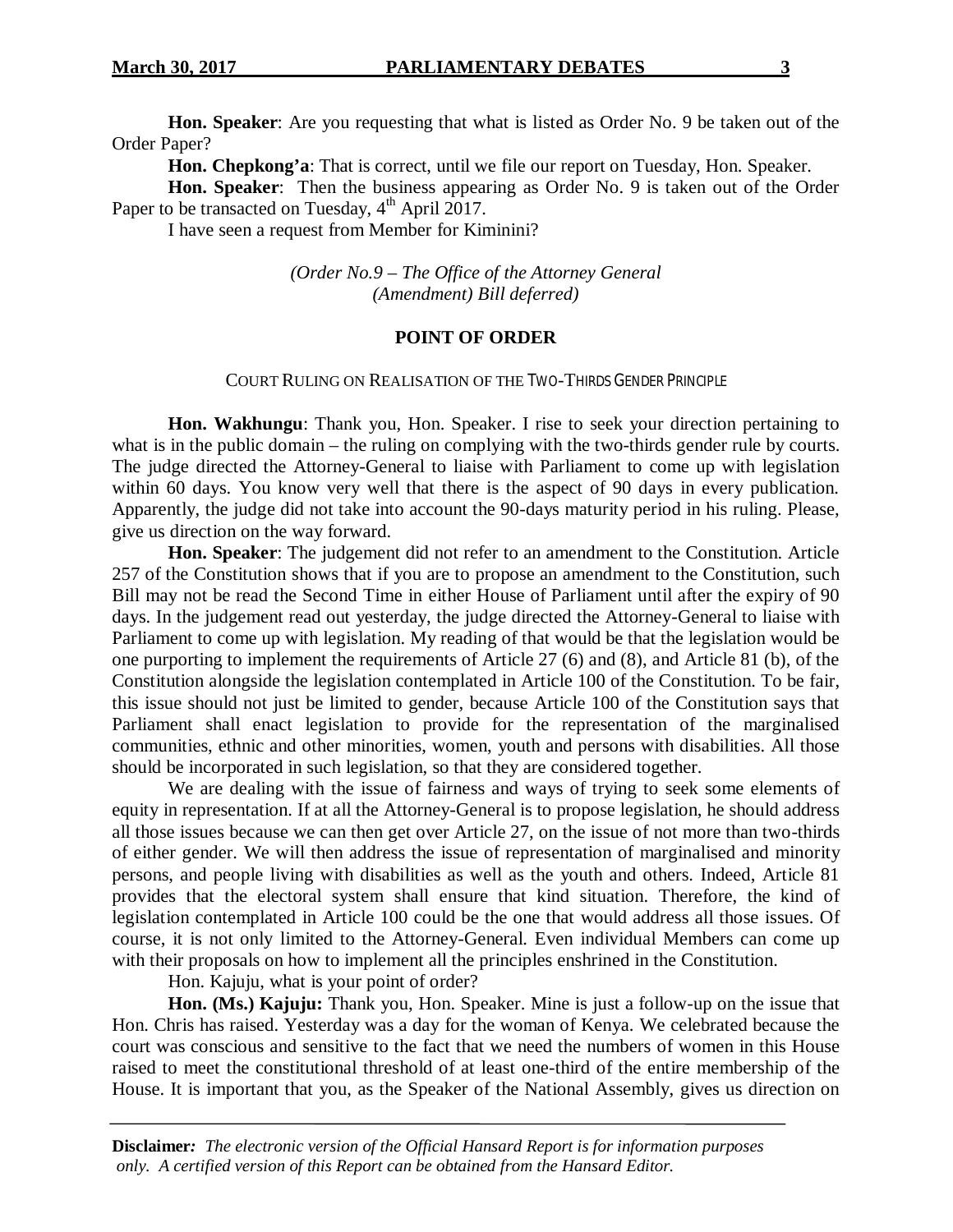how we should deal with that ruling of the court because, as a House, we are supposed to abide by the decisions of the court. It is very important.

**Hon. Speaker:** Of course, I may only give guidance; that a clear reading of Article 122 of the Constitution shows that the Speakers of both Houses of Parliament have no votes. Therefore, given that they have no votes, they have no capacity to initiate legislations. How would they then navigate through the legislative process? It is within the powers of any Member of Parliament in either House of Parliament to initiate a legislative proposal to try and implement the ruling.

Leader of the Majority Party, the Floor is yours.

**Hon. A.B. Duale:** Hon. Speaker, as we wait for the Cabinet Secretary for the National Treasury, I would like to remind this House that it is recorded in the HANSARD that in the last four years, I brought the famous Duale Bill. It went through the various stages of legislation but hon. Members, in their own wisdom, dealt with those legislations in the manner they did. The courts cannot direct this House. I want Judge Mativo to listen to me. He cannot direct, dictate or blackmail us on how legislations should be done. It is for the people of Kenya to decide how any legislation shall be done. It is the Supreme Court which gave an advisory opinion. With the time that is remaining before we get to the end of this Parliament, if I reintroduce that Bill in the House, I will end up losing my seat as Member of Parliament.

#### *(Loud consultations)*

This is because come next month, I need to go back to my constituency to campaign and this applies to all the other Members. We are telling the great women of Kenya, you have an opportunity to convince the people of Kenya on the  $8<sup>th</sup>$  of August 2017 to vote for you.

If the people of Kenya decide to bring 200 or 300 women to the  $12<sup>th</sup>$  Parliament, so be it. However, it is not for the courts to fill up this House. It is for the people of Kenya to decide who comes here. It is not for a judge sitting somewhere. We have done our bit. We have passed all the constitutional Bills. Those of us who will be here during the  $12<sup>th</sup>$  Parliament, we will try again. If we do not succeed, we will try again even during the  $13<sup>th</sup>$  Parliament.

I am sure that our friends from embassies of the western world are here. It has not been achieved in the Congress. It has never been achieved in the House of Commons. It was achieved only once, and the Prime Minister lost the following election. Tell me one democratically elected Parliament that has achieved the two-thirds gender rule in the world. Let us be very busy.

#### *(Loud consultations)*

Hon. Members relax. The Member for Meru is heckling.

**Hon. Speaker:** Order! Order! Maybe, you need to conclude so that other Members can also get a chance to air their views.

**Hon. A.B. Duale:** Hon. Speaker, the Leader of the Majority Party shall be heard. We have an opportunity on  $8<sup>th</sup>$  of August. Let us talk to the people of Kenya, so that they can bring more women to Parliament. However, in the time being, let us build roads, improve health care services and education. Let us not deal with sideshows.

**Hon. Speaker:** Hon. Members, it is fair that when you make your contribution, you are actively aware of the provisions of the Constitution and particularly in this matter, Article 261, sub-Articles 5, 6 and 7. We do not need anybody to be educated about these matters because they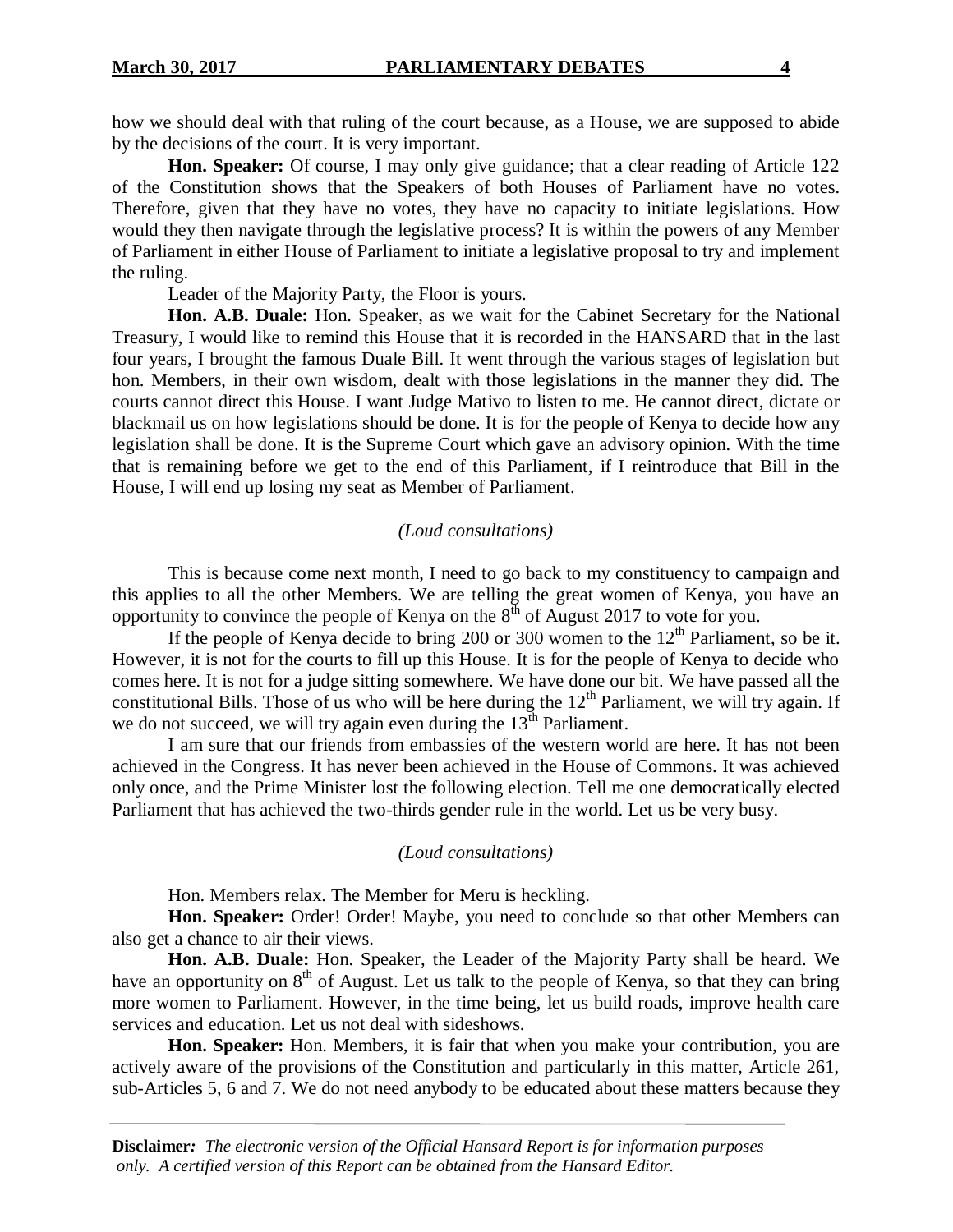are supposed to be at your fingertips. There is a judgement. You make what you may out of it but the process is provided for under Clause 7 of Article 261 in the event of no action. We do not need to get excited about this matter. It is very simple. It is up to you, as Members of Parliament, and the Attorney-General, to propose a legislation which will attempt, at the very worst, to meet the requirements of the one-third gender rule as provided for in Articles 27 and 81.

Member for Tongaren!

**Hon. (Dr.) Simiyu:** Thank you, Hon. Speaker. This will require a review of very many statues, including the Constitution. It is virtually impossible for us to meet the two-thirds gender rule. If it were proportional representation, it would be possible. Perhaps, we need to review all our statues to provide for proportional representation before we can meet the two-thirds gender rule.

Thank you, Hon. Speaker.

**Hon. Speaker:** Member for Ugenya.

**Hon. Ochieng:** Thank you, Hon. Speaker. The issue at hand is very important. It is an issue arising from the Constitution. Sometimes I wonder why we want to bring in the names of our judges. The judge who made the decision in this matter was merely carrying out his duties. We need to leave the judges out of this matter and handle it, as Parliament.

So, we need to leave the judges out of this matter because the ball is now in our court. I am looking forward to Parliament being dissolved in the next 60 days, so that we can do our job. We are required to make law to implement the two-thirds gender rule. Let us make it, if not, let Parliament be dissolved and we go home. The next Parliament can do it.

**Hon. Speaker:** I would further guide that even if this House is dissolved--- Go ahead and read clauses 8 and 9. You will go back to square one because under Clause 8, the next Parliament would have a full five-year term within which to do that. If it fails, even the succeeding one will also have another five years. So, in as much as I see people getting excited about that ruling, it is coming at a time when it may not be very practical.

However, there is still room for either Members or the Attorney-General to propose legislation. Let us not wait for the dissolution because then, there may never come a time when that particular legislation will be enacted, since there is a chance that every succeeding Parliament will be waiting until the tail end when somebody says, "Five years are over, can you dissolve Parliament." Waiting until the tail end of a Parliament's life may not be very helpful. Can we encourage ourselves to explore various methods available?

Hon. Eseli has just brought out the point. Article 81(b) states thus:

"The electoral system shall comply with the following principles—

(b) not more than two-thirds of the members of elective public

bodies shall be of the same gender;"

What is our electoral system? That is the question posed by the Member for Tongaren. It is first-past-the-post. How then will that electoral system ensure these results? Trying to get these results is like saying that you are going to have five people doing 100 meters. The Member for Kitutu Chache North, Member for Kitutu Chache South, Member for Tongaren, Member for Kisumu West and Member for Kibwezi East are running 100 meters but you are telling them that even as they compete in that race, the Member for Kitutu Chache North is going to be the winner. It may be difficult because the Member for Kibwezi East may run faster than the Member for Kitutu Chache North. So, if she wins but you want the result to be that the Member for Kitutu Chache North is the one winning, how do you achieve that? That is the question that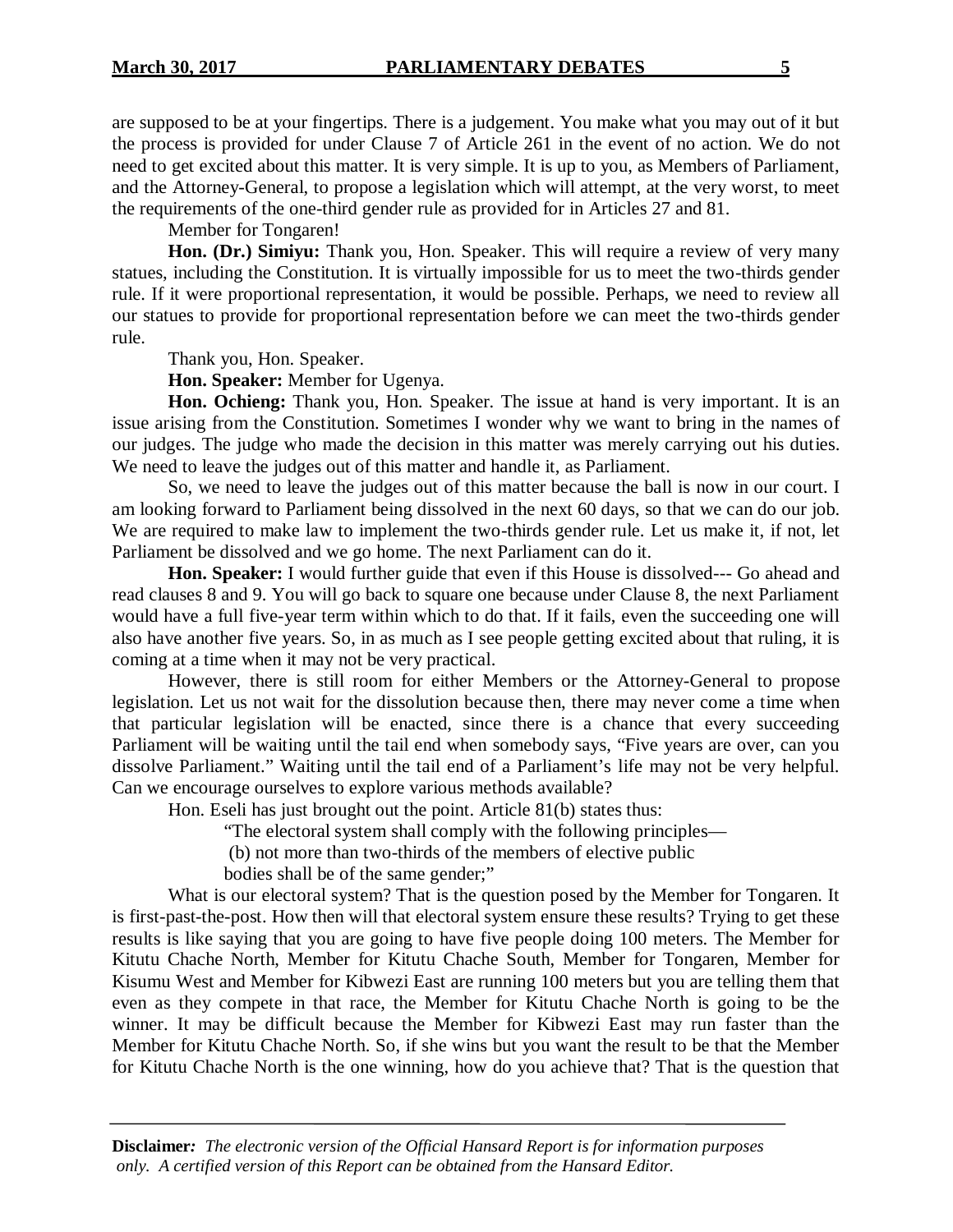has been raised by the Member for Tongaren. As long as we have an electoral system that is first-past-the-post, you need to be more innovative to ensure these results.

Let us have the Member for Suba.

**Hon. Ng'ongo:** Thank you, Hon. Speaker. You have addressed a number of issues around this matter. However, I do not think the issue at hand is the dissolution of Parliament. As Kenyans, we decided, in our own wisdom, to put in our Constitution that we want to ensure gender mainstreaming in elective positions. What has been lacking is our commitment as political players, more particularly Parliament, to ensure that this happens. So, it should not be question of whether this House is going to be dissolved or not. We should take it as our responsibility.

I want to disagree with the Hon. Leader of the Majority Party that courts have no say. Indeed, courts have a say because they arbitrate on matters that are of concern to us. In our Constitution, we decided to give the judicial system some space to get into that arbitration.

Hon. Speaker, what is important is whether we, as political players, are ready to agree on how to ensure that that principle in the Constitution is implemented. This is because if we go the route of dissolution, it may not work. Right now, even if Parliament is dissolved in the next 60 days, I do not think many of us care much. By the way, we are more concerned with what will happen in the  $12<sup>th</sup>$  Parliament. My concerns are two: I happen to occupy a very important position in one of the political parties. We need to show commitment to this process of ensuring gender equity. The other concern that I have is whether the Mover of the Motion, the Leader of the Majority Party is really convinced that he wants gender equity in this House.

Today, it has come out clearly that he is one of those who do not believe that we should have gender equity. The way he talks that we should build roads and so on it is as if when we pass legislation to ensure gender equity, we will not build roads. Who said if we have more representation of women in Parliament we will not build roads? That, to me, was a little bit irresponsible coming from an important Member of a party that considers itself serious, the Jubilee Party.

Thank you, Hon. Speaker.

**Hon. Speaker:** Let us have the Member for Igembe North.

**Hon. M'uthari:** Thank you, Hon. Speaker. It is high time we looked at other issues. We have this judgment with us, but in my opinion, it is not wise to give orders that may not be implemented. This is because if you do that then it reduces the powers or the credibility of the institutions concerned. Given the sentiments in this particular order, it is something that may not be implementable. So, this is also a reflection for us as a House and citizens. Sometimes we come up with very serious documents like our Constitution, but remember Parliament may not force people to go out there to vote. This may need a referendum. We have come up with a law that may not be practical to implement. The law does not talk about those appointed positions. How do you force the people to elect? Are we supposed to fill the House with the people who are nominated like we have done with the county assemblies or the other House where there are 20 extra nominated Members? Those extra Members do not even have a vote! We are also talking about reducing the wage Bill. We should reflect on this matter as a country.

# **Hon. Speaker:** Member for Borabu.

**Hon. Momanyi:** Thank you, Hon. Speaker. As most of our colleagues have said, it is important as Hon. Members of this House to take drastic steps and ensure that we avert this crisis. It is important for the leaders of this country and the House leadership to address this issue so that we are not interrupted. In any event, elections are just around the corner. So, if we are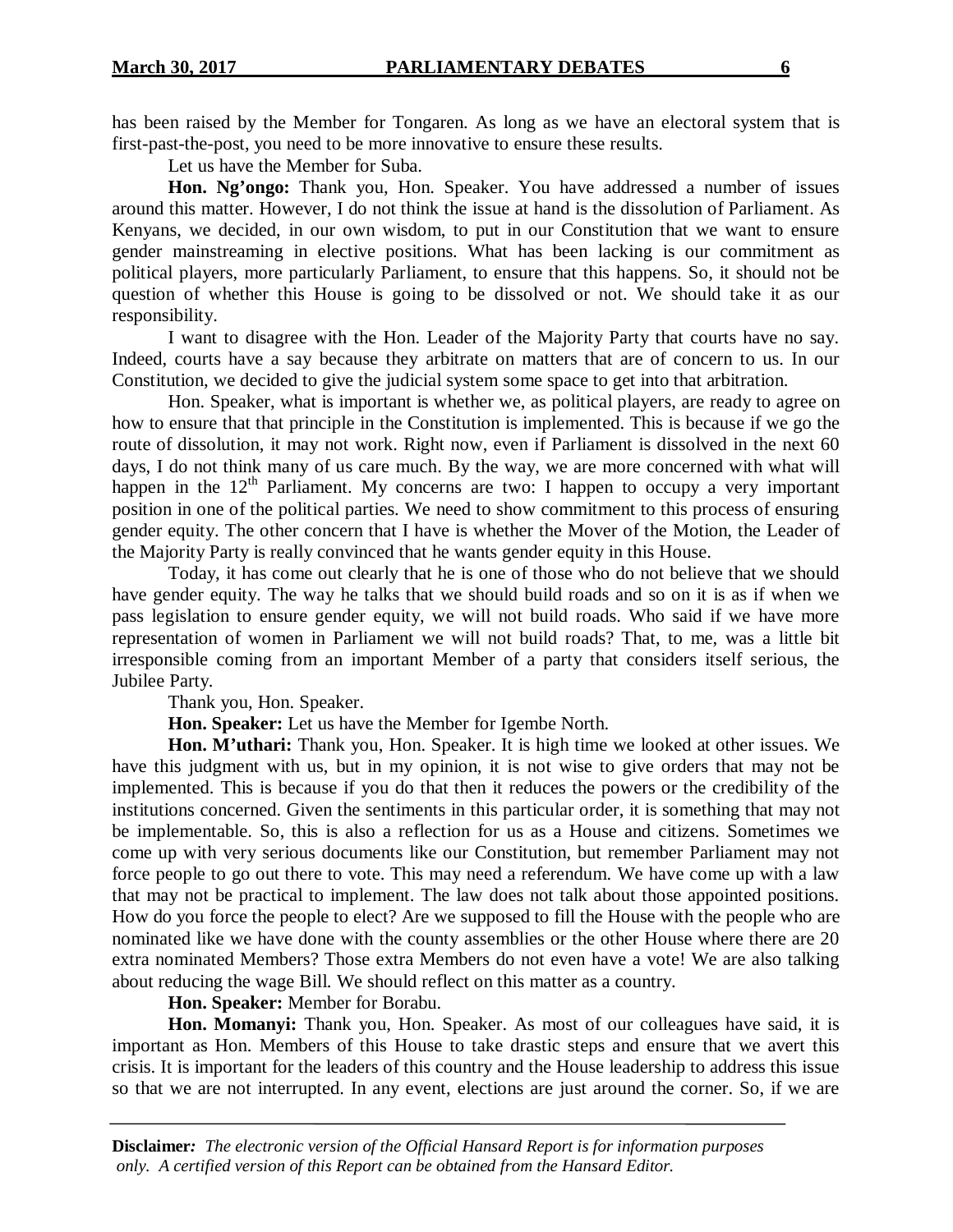interrupted early as the Judge is trying to say, many things will go wrong in the country. It is important that the leadership resolves this thing once and for all.

**Hon. Speaker:** Finally, I will hear the Member for Kisumu West.

**Hon. Alouch:** Hon. Speaker, I have been a defender of the Judiciary in this House consistently even when they were wrong. My learned sister, Hon. Kajuju must have been away from the House yesterday afternoon. This matter was deliberated upon.

Hon. Speaker, you have set it out very clearly for all of us to understand. The excitement in the House is born out of ignorance of the law.

That judgement, without disparaging the judge, is worthless. It is not capable of being enforced in law. I ask any lawyer who is in this House to go and look at the law and Constitution properly and you will find that judgement cannot be enforced. Therefore, there is nothing to worry about. Do not even talk about Parliament being dissolved. It cannot. Members, rest assured that there is nothing to worry about, because that judgement is not worth it. Just sit down and wait for Parliament to end.

Thank you, Hon. Speaker.

**Hon. Speaker**: Well. Hon. Members, let us move to the next Order.

# **REPORT AND THIRD READING**

# THE SACCO SOCIETIES (AMENDMENT) BILL

**Hon. Speaker**: Hon. Members, debate on this Motion was concluded and what remains is for me to put the Question on the agreement of the Report of the Committee of the whole House on its consideration of the SACCO Societies (Amendment) Bill (National Assembly Bill No.26 of 2016)

# *(Question put and agreed to)*

**Hon. A.B. Duale**: Hon. Speaker, I beg to move that the SACCO Societies (Amendment) Bill (National Assembly Bill No.26 of 2016) be now read the Third Time and request Hon. Washiali, Member of Parliament for Mumias to second.

**Hon. Speaker**: Hon. Washiali.

**Hon. Washali**: Hon. Speaker, as a senior Member of the Departmental Committee on Agriculture, Livestock and Cooperatives, I second.

**Hon. Speaker**: I thought you had been called upon to second even in your other capacity. But nevertheless we appreciate that you are ranking Member of the Departmental Committee on Agriculture, Livestock and Cooperatives.

*(Question proposed)*

*(Question put and agreed to)*

*(The Bill was accordingly read the Third Time and passed)*

**Hon. A.B. Duale**: On a point of order.

**Hon. Speaker**: Yes. What is your point of order, Leader of the Majority Party?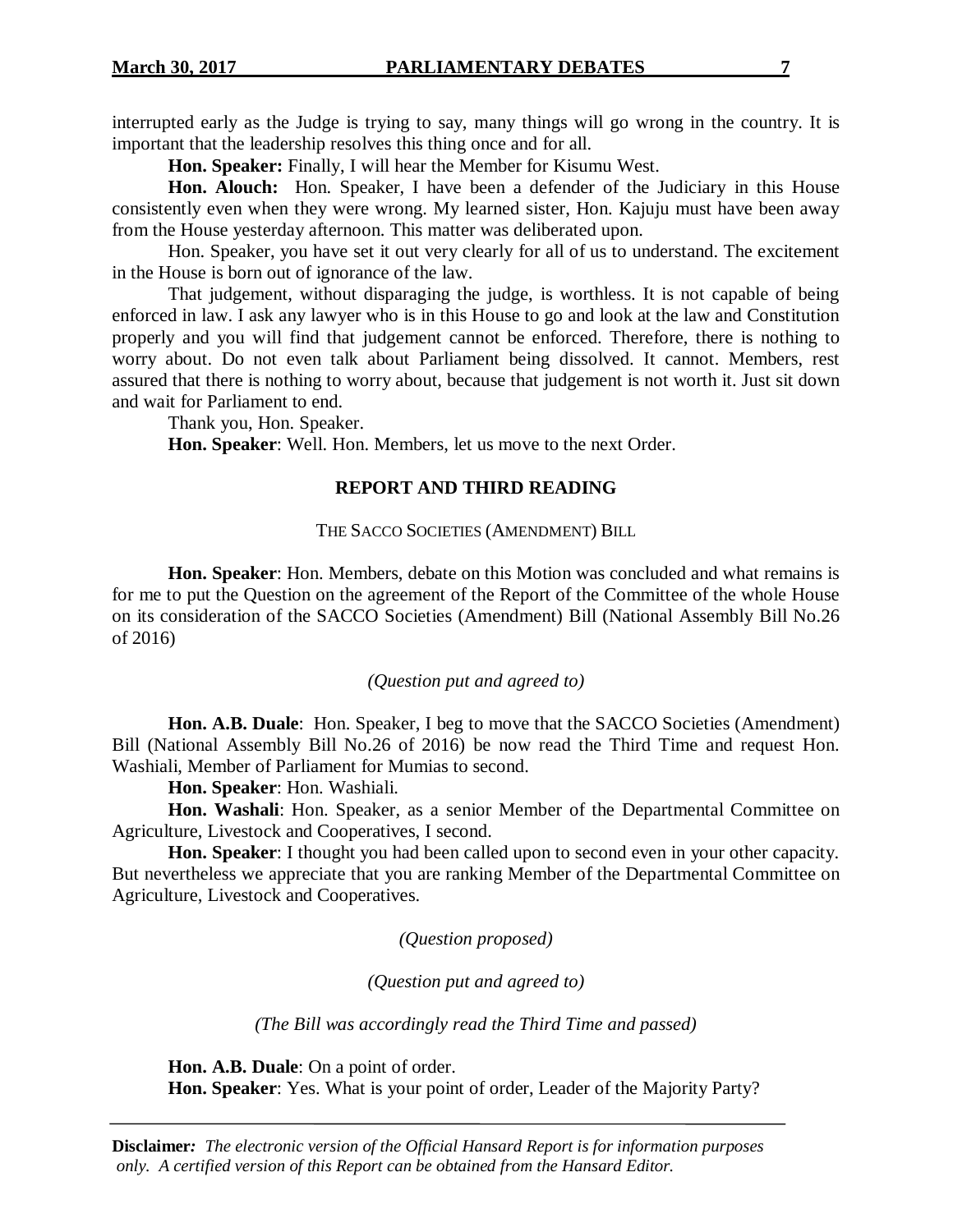**Hon. A.B. Duale**: Hon. Speaker, I rise to seek your indulgence and indeed that of the House and request you to defer the business appearing as Order No.10. Firstly, I am asking this because these Reports were laid in this House yesterday and they affect the next general elections. As such, they may impact on the citizenry and indeed Members of this House. In this regard, I am concerned that Members have not had time to look into these Election-Related Regulations.

Secondly, I am hoping that the coming weekend will give the Members and political parties time to propose, through their Members, any amendments because they are required to give 24 hours notice to the Clerk for them to reflect on the Order Paper. Thirdly, it is unlikely that the few minutes remaining before the commencement of the presentation of the Budget highlights will accord this House sufficient time to consider these Regulations.

These Election-Related Regulations are so important because they touch on the technology to be used in the general elections, party primaries and general regulations. Therefore, political parties, through their legal teams, need to study and make the relevant amendments. Finally, the Chair and Chief Executive Officer (CEO) of the Independent Electoral and Boundaries Commission (IEBC) have also consulted my office and said they want to study them during the weekend alongside what they submitted to the House and what the Committee has brought in case they want to make a presentation. As such, I seek your indulgence under Standing Orders No.1 and 40(4) to defer this Order.

Thank you, Hon. Speaker.

**Hon. Speaker**: Well. Hon. Members, if I was not so minded I would have said that the Leader of the Majority Party has spoken in vain. But given that we are just about to undertake the other exercise, I will take this into account but let us follow procedure. Allow for the Order to be read out so that I can allow some comments.

I had seen the Chair of the Committee on Delegated Legislation desirous of saying something, but let us move in that direction. But, before we do so, the Member for Makueni has been a bit agitated about the business we have just transacted on the SACCO Societies (Amendment) Bill given his background before he became a people's representative in the House. That Bill will be considered in the Senate. You do not have to tell them. It suffices that I say it myself. You may say it but, you will still require me to state it. So, I say it on your behalf, Member for Makueni, Hon. Maanzo, that Bill will be considered in the Senate.

Next Order!

# **MOTION**

#### APPROVAL OF ELECTIONS-RELATED REGULATIONS

**Hon. Cheptumo**: Hon. Speaker, I beg to move the following Motion:

THAT, this House adopts the Reports of the Committee on Delegated Legislation on its consideration of the Elections-related Regulations, laid on the Table of the House on Wednesday, March 29, 2017, and pursuant to provisions of sections 44(6) and 109(3) of the Elections Act, 2011, approves the following Elections-Related Regulations:

(i) The Draft Elections (*Technology)* Regulations, 2017.

(ii) The Draft Elections (*Registration of Voters)* (Amendment) Regulations, 2017.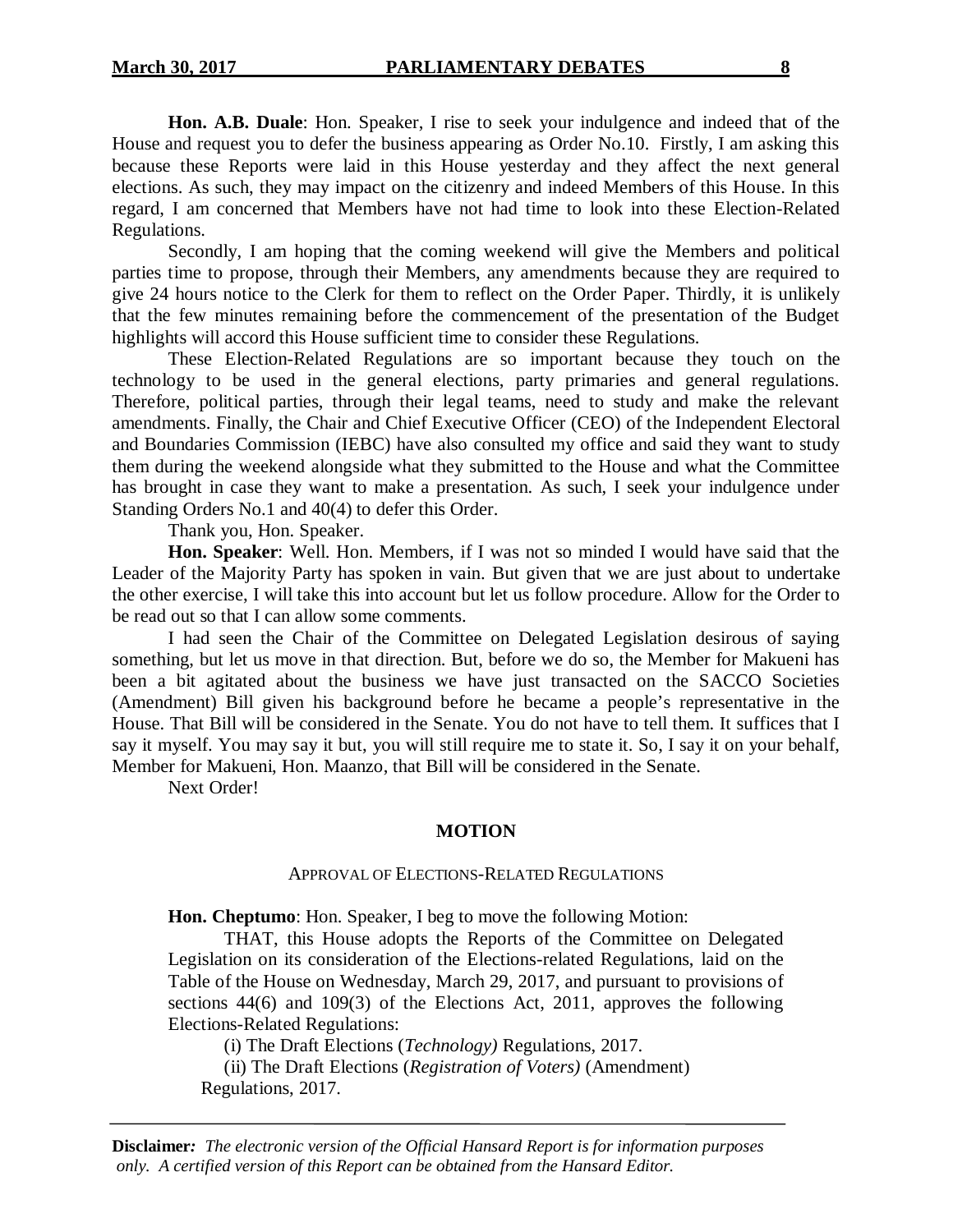(iii) The Draft Elections (*Voter Education*) Regulations, 2017.

(iv) The Draft Elections (*General) (Amendment*) Regulations, 2017; and

(v) The Draft Elections (*Party Primaries and Party Lists*) Regulations,

2017.

As I mentioned when I tabled this Motion---

**Hon. Speaker**: I think it is fair for Members to listen to this because of what is imprinting in the next few days. These are the Elections-Related Regulations in respect of various aspects of General Elections Technology, Registration of Voters, Voter Education, General Regulations, Party Primaries and Party Lists. These Election-Related Regulations are the ones which Hon. Aden Duale has claimed to move their consideration to be deferred to next week so as to allow Members and indeed those who belong to political parties to consider them as well as the Report.

The Report was only tabled yesterday. The indication I have is that not many Members have seen it. I think it is fair that we do not move without sufficient knowledge and information regarding both the Report and the various regulations. It is with respect to that, that the Leader of the Majority Party claimed to move for deferment of this business.

Yes, Hon. Cheptumo.

**Hon. Cheptumo:** Hon. Speaker, I totally agree. In the next two weeks or so, Members of this House are going to undertake party nominations.

**Hon. Speaker:** Including the Members of the other House and county assemblies.

**Hon. Cheptumo:** The last set of regulations in the five items touches on regulations on primaries and party lists. When I tabled the Report yesterday, I appealed to my colleagues that it is very important for each one of us to have time to go through these regulations because they affect these Members directly. That proposal, which I believe you will agree with the Leader of the Majority Party as you give your direction, will allow Members to spend time to go through these regulations and move any amendment, so that next week from Tuesday they give our country and people proper regulations.

These are very unique regulations because most regulations normally, when we approve as a Committee, we forward to the regulation-making authority. But these ones are unique because this House has to approve and tell the nation and this House that they are very important for our electoral system. Members need to be acquainted with them. So, I agree and support that proposal as you give directions.

Thank you.

**Hon. Speaker:** Member for Kiminini.

**Hon. Wakhungu:** Thank you, Speaker. I just want to comment on these five regulations. Indeed, they are very critical. My humble request is that the Table Office---

**Hon. Speaker:** Your voice today seems to be a bit low. Might you have contributed too much outside?

**Hon. Wakhungu:** Hon. Speaker, I am mourning one great teacher from my constituency. **Hon. Speaker:** You are mourning?

**Hon. Wakhungu:** Yes, I have been mourning. That is why I am in low spirits. So, just bear with me. It is something to do with my constituency. In my community, when you mourn, there is also the aspect of crying that affects your voice. So, that is why I am affected.

My humble request is that you direct the Table Office to make photocopies of these regulations to be placed at the entrance. I went there and not all of them are available. Some of us are very serious people. We have to go through them so that we can contribute accordingly.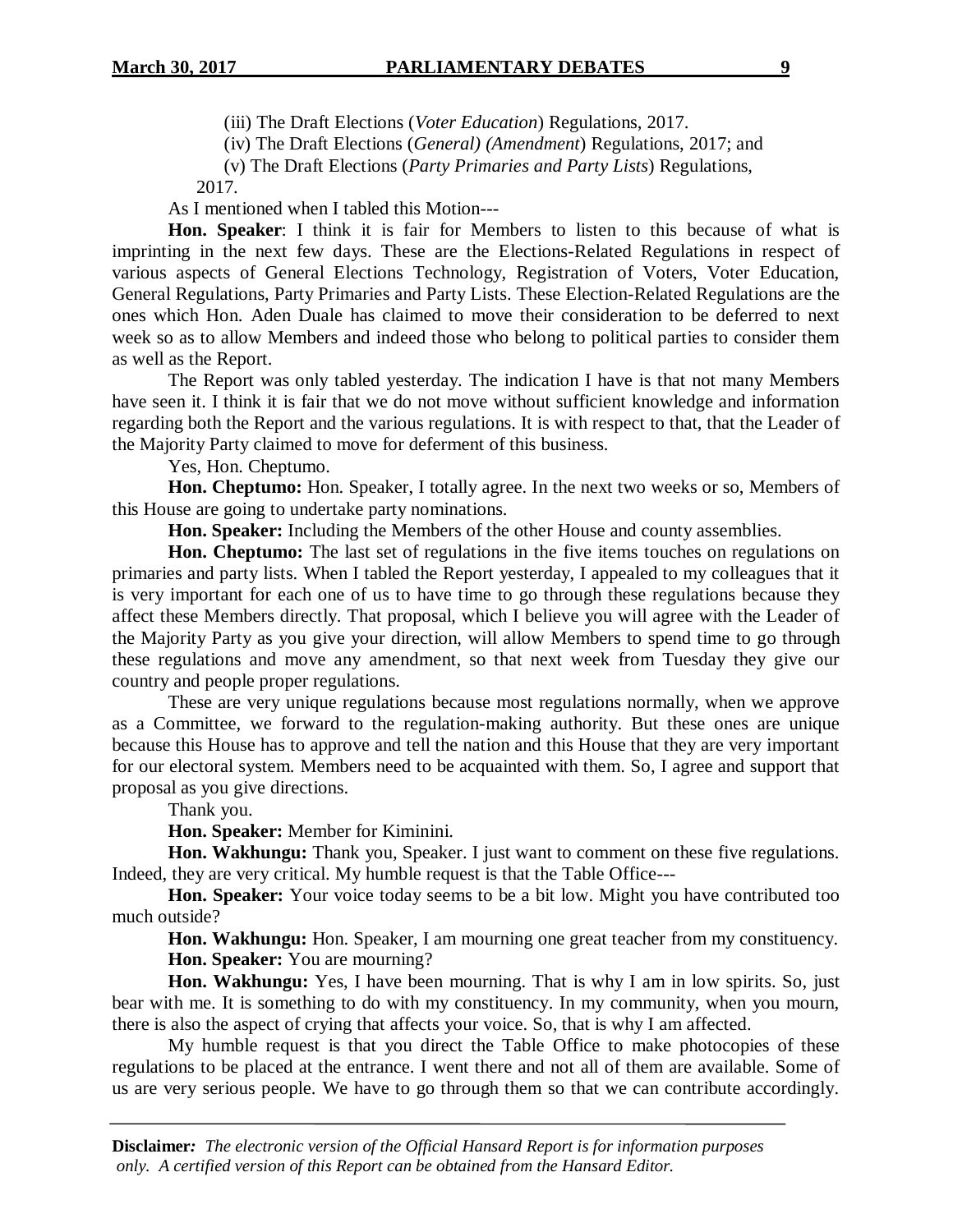My humble request is the Table Office should do photocopies. We request every parliamentarian that as they go out to pick a copy, when we come back, we amend them accordingly.

Thank you.

**Hon. Speaker:** Member for Kitutu Chache North, not South this time. Had you indicated an intervention or you just placed your card for general consideration?

**Hon. Onyonka:** Mhe. Spika, nilikuwa nataka kuzungumzia jambo hapo awali lakini kwa vile muhula uliisha ningependa kusema sina jambo la kusema.

**Hon**. **Speaker**: Basi huo muhula umepita.

# *(Laughter)*

Johana Ng'eno, Member for Emurua Dikirr.

**Hon. Kipyegon:** Thank you, Hon. Speaker. I also wanted to comment on a small issue which is in Elections-Related Regulations under part (v): The Draft elections (Party Primaries and Party Lists) Regulations, 2017. I thought you would give us guidance on the inclusion of party lists. I remember the last law we made here which was suspended by the court dwelt on the party lists. I do not know whether we are introducing the same thing or we are now going to discuss a matter which is pending in court.

Hon. Speaker: Party lists are not just provided for in the Elections Act. They are also provided for in the Constitution itself. But, of course, as Members and House, you would be at liberty, when you debate these regulations, to propose whatever amendments as long as they are within the realms of the Constitution. It is for that reason that Hon. Aden Duale is proposing that debate on this Report and Regulations be deferred to Tuesday next week so as to give every Member an opportunity to run through them.

Therefore, Members, for the reason stated by the Leader of the Majority Party and with whom the Chair of the Committee agrees, debate on this Motion is deferred to Tuesday,  $4<sup>th</sup>$  April 2017 at 2.30 p. m.

#### *(Motion deferred)*

Of course, Members, this had been alluded to by the Leader of the Majority Party, if you desire to propose amendments to those Regulations, they must be received by the Office of the Clerk 24 hours before Tuesday  $4<sup>th</sup>$  April 2017 at 2.30 p.m. If you bring them on Tuesday morning, I will reject them. So, you better read them this weekend even as you go out looking for the obvious that you are looking for. Please, carry copies of those Regulations so that you can read them and ask your voters to also help you read through them. Some of them are very knowledgeable.

*(Hon. Kombe and Hon. Mulu walked into the Chamber)*

Order, Member for Magarini and Member for Kitui Central.

#### **THE BUDGET STATEMENT**

BUDGET HIGHLIGHTS AND REVENUE RAISING MEASURES 2017/2018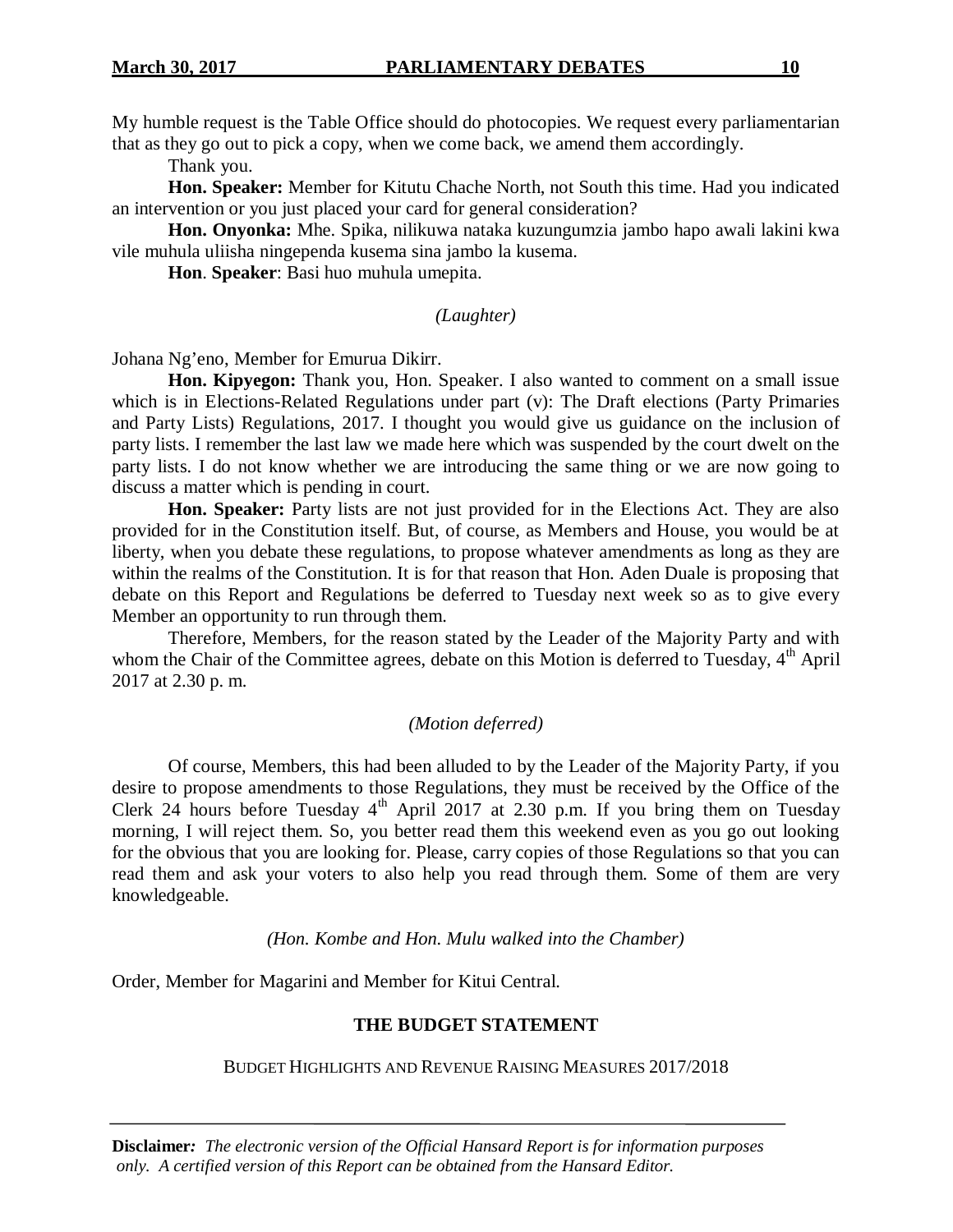**Hon. Speaker:** Hon. Members, pursuant to the provisions of Section 40 of the Public Finance Management Act of 2012, and our Standing Orders No.241 and 25(b) of the addendum to the National Assembly Standing Orders, I will now interrupt business of the House to allow the Cabinet Secretary for the National Treasury to make a public pronouncement on the Budget Highlights and Revenue Raising Measures for the National Government for the Financial Year 2017/2018 and the Medium Term. In accordance with the Standing Orders, I have also designated a suitable place in the Chamber for that purpose.

The Cabinet Secretary for the National Treasury, Mr. Henry Rotich, EGH, you may now proceed.

# *(Applause)*

**The Cabinet Secretary for the National Treasury** (Mr. Henry Rotich): Hon. Speaker, it is my singular honour to present the Budget for the Financial Year 2017/2018; the fifth Budget under the Jubilee Government. The Budget is the first in our history to be presented before the month of June. We have brought forward the reading of the Statement in order to allow the Honourable Members to approve the Appropriation Bill in time and focus on the elections scheduled for  $8<sup>th</sup>$  August 2017.

Hon. Speaker, we have consulted our Partner States in the East African Community (EAC) on the timing of the budget presentation and have agreed that Kenya can proceed with an early presentation of the Budget while the other Partner States will present theirs at the same time in mid-June 2017.

Mid this month, we were reminded, by His Excellency President Uhuru Kenyatta during his 2017 State of the Nation Address in this Chamber, of an extraordinary Kenyan journey of four years of transformation, growth and deepening democracy. Kenyans are proud of these achievements as they have happened through collective participation, partnership and the usual dynamism of our private sector.

Hon. Speaker, Four years ago, the Jubilee Administration inherited an economy which although had achieved several milestones, still had insufficient and expensive power with limited access, a century old railway, limited road network and port capacity, poorly equipped security forces, high maternal and child mortality, a poorly managed education sector, inadequate social protection for the poor and vulnerable, and disharmonised pay for public servants, among others. But today, and to use His Excellency the President's words again, "We celebrate a transformed Kenya."

Hon. Speaker, this transformation is the culmination of four years of working tirelessly to put in place policies and reforms to foster a rapid socio-economic transformation of our country. In this endeavour, I feel very encouraged by the strong support we have received from Kenyans of all walks of life. Today, I am happy to report to all Kenyans that we have made significant progress towards achieving our development goals.

Specifically, at the macro level, the value of goods and services we produce has risen from Kshs4,745 billion in 2013 to an estimate of Kshs6,951 billion in 2016. As a result, our per capita income rose from Kshs113, 210 in 2013 to an estimate of Kshs152,691 making us a lower medium income economy. This reflects the improvement of our business climate as indicated in the move from position 136 in 2013 to position 92 in the World Bank's Doing Business Indicators.

Revenue collection has increased from Kshs1,001.0 billion in 2013/2014 to the projected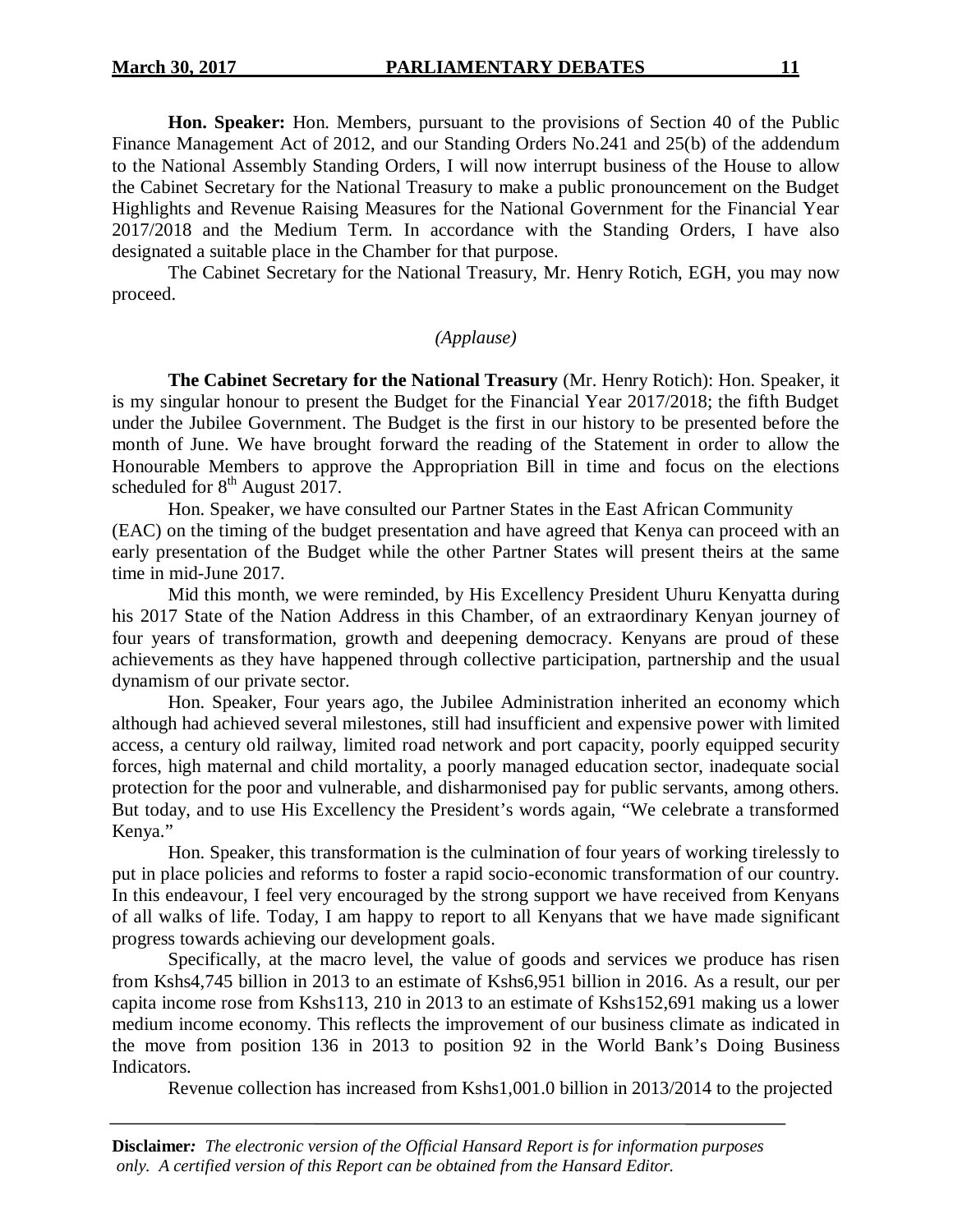Kshs1.515.5 bilion in 2016/2017, a 51 percent increase. Since 2013, our economy has generated a total of 2.3 million new jobs. In 2015 alone, 841, 600 new jobs were created with similar levels expected in 2016.

Kenyans and their properties are more secure today following the heavy investment in the security sector – The number of police vehicles has risen from 3,155 in 2013 to 6,363 in 2017.

Hon. Speaker, with regard to infrastructure, the movement of goods and people around the country has been made cheaper and more effective through expansion of most roads, seaports and airports. On the SGR, after going over a century without a modern rail, we have in three years, constructed a modern railway that will have significant positive spill-over effects on the economy.

Today, more than 5.2 million Kenyans have been connected to electricity compared to 2.3 million in 2013. In four years, we have connected more Kenyans to the grid than in all years since Independence! This is a remarkable achievement.

At the sectoral level, more of our farmers now have access to subsidised fertiliser and seeds, enabling them to increase productivity of their lands, earn more incomes and indeed make Kenya more food secure.

Reflecting on our investment in security, the tourism sector, which was shrinking by 4.6 percent in 2013 is now expanding by 15 percent and creating jobs for our youth and women. We have also invested heavily in critical social sectors as well as on the less fortunate. We have equipped our hospitals with specialised medical equipment, and maternal healthcare is now free in all public hospitals.

More of our children go to school without their parents worrying whether they can afford the school fees. Examination fees for both standard eight and form four candidates have been abolished. Thousands of orphans and vulnerable children, people living with disabilities and the elderly in our society continue to receive cash transfers through the social safety net programme. In order to empower Kenyans without title deeds, the Government has issued 2.5 million title deeds which, among other things, will facilitate access to capital. Going forward, the

Government will be waiving land title search fees with immediate effect. Finally, Hon. Speaker, on devolution, since 2013, about Kshs1 trillion will have been disbursed by end June 2017 to all the counties to enhance service delivery. This is a clear demonstration of the Government's commitment to a strong devolved system of Government.

Hon. Speaker, while we celebrate these remarkable achievements, we should not be complacent. Having laid a firm foundation for businesses to thrive and expand, our focus is now to invest in accelerating job creation especially for the youth. This is why, we have chosen as the theme for this year's Budget, "Creating Jobs, Delivering a Better Life for All Kenyans." This Budget builds on the transformation we have achieved so far and emphasises the need to support the sectors with a high potential for creating jobs for our youth such as manufacturing and agriculture.

Among the strategies to be employed will include supporting domestic production and value-chains, boosting exports, encouraging entrepreneurship, continuing with business climate reforms, completing on-going infrastructure programmes, modernising agriculture and agroprocessing, protecting the vulnerable and supporting emerging growth sectors. All this will be accomplished within sustainable public finances in order to continue securing macroeconomic stability. In sum, the 2017 Budget is about building on the recent successes and delivering jobs and prosperity to Kenyans.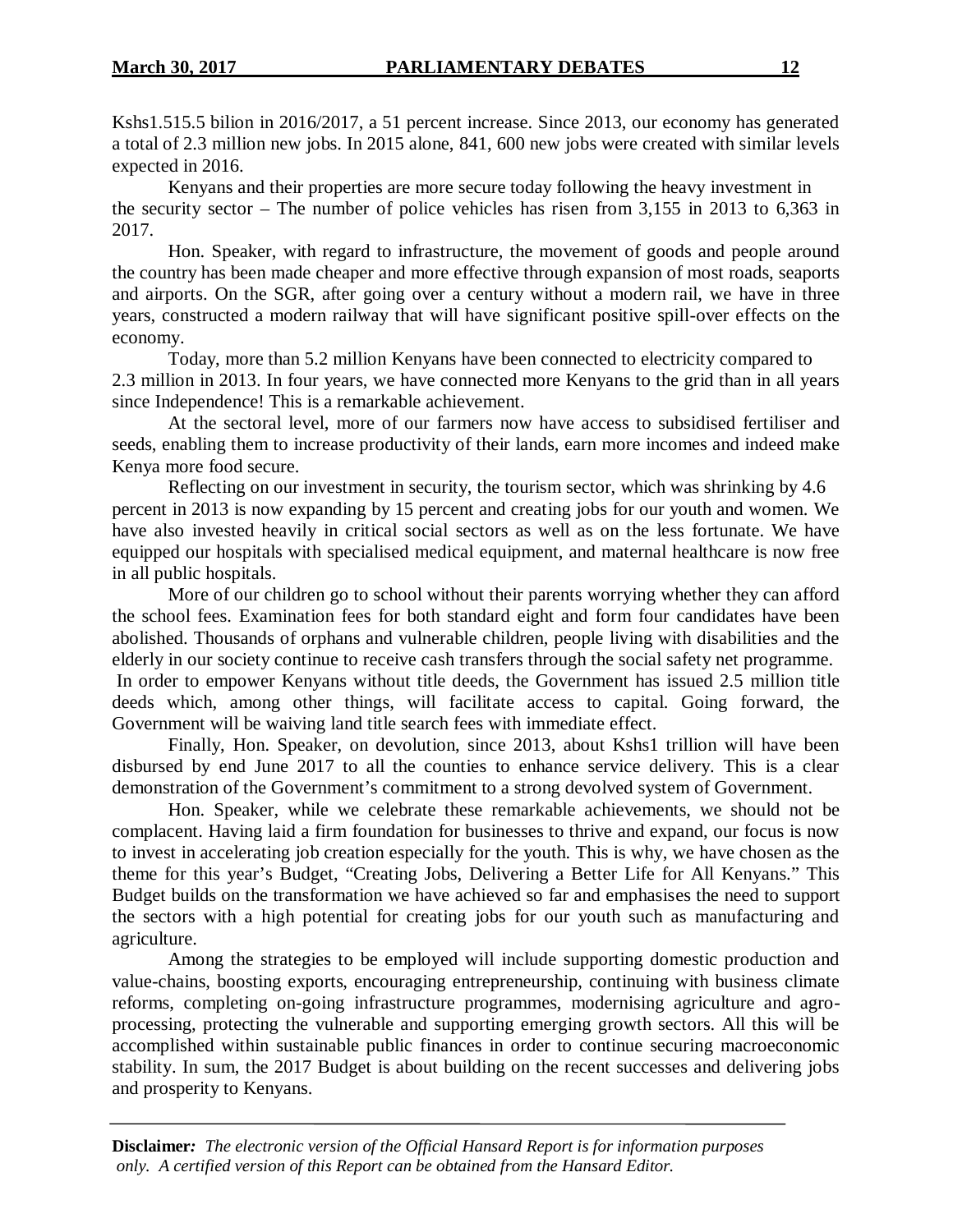While finalising this Budget, we consulted Kenyans from all walks of life. I want to thank the contributors for their keen interest in wanting Kenya to develop and prosper. Allow me, Hon. Speaker, to sample a few of the contributions. Both Mr. Muito and Mr. Suresh from the Nairobi City County underscored the need for the Government to allocate resources and to provide tax incentives to support industries. I fully agree with this sentiment, the Government is keen on facilitating our industries to create jobs and expand our manufacturing base, including for exports. I will, therefore, be detailing some tax incentives and other policy measures to boost our industries in line with the theme of this Budget.

I also agree with Ms. Cherotich from Baringo County, who emphasised the need to invest more in health, especially in maternal healthcare, to enable women particularly in the rural and remote areas, to give birth with the help of skilled medical attendants. According to her, this will ensure that healthy babies are raised and it will also reduce mother and infant deaths. As you are aware, maternal health care is a key initiative of the Jubilee Government. In this regard, we should all recognise the tremendous contribution of our First Lady, in championing maternal health care in all counties.

#### *(Applause)*

In this Budget, we have provided resources for the requisite medical technology for all our public hospitals, and for the expansion of immunisation coverage to reduce infant, child and maternal mortalities, in addition to continuing to fund free maternity care.

This House approved the 2017 Budget Policy Statement in December and this paved the way for the preparation of Budget Estimates for the Financial Year 2017/2018 which Parliament approved yesterday. The estimates broadly reflect the priorities that I will elaborate shortly. In addition, I have submitted the Finance Bill, 2017, which contains the taxation and financial proposals that will further help achieve our goals.

Let me now turn to the highlights of this Budget. The main message of my Statement is that we have accomplished a lot in the past four years and have laid a solid foundation and built the infrastructure to support more businesses to flourish and to achieve accelerated shared economic growth. This will help us create even more jobs and improve the lives of our people. In this respect, this Budget will continue to empower businesses and entrepreneurs to invest, grow and create jobs. This Budget will continue to implement our transformation agenda to build new roads, railways and other infrastructure that will generate new growth opportunities. We will also continue to prioritise social spending in support of education, health services and cash transfers to vulnerable groups.

This Budget will continue to support devolution through disbursement of resources and maintaining transfers to county governments at levels well above the constitutional threshold.

In this Budget, we shall continue to progressively reduce the fiscal deficit and ensure continued sustainability of our debt. In this regard, in the Financial Year 2017/2018, we project the fiscal deficit to decline to 6 percent of GDP from an estimated 9 percent in the current Financial Year. The sharp reduction of the deficit reflects reduced expenditure owing to the one off expenditures mainly those related to the general elections and the drought which are not expected to recur. Over the medium term, the deficit is expected to narrow to 4 percent of GDP by 2019/2020, which will further lower our debt-to-GDP ratio.

Hon. Speaker, to further accelerate growth, create jobs and better the lives of Kenyans, I will be proposing tax measures to: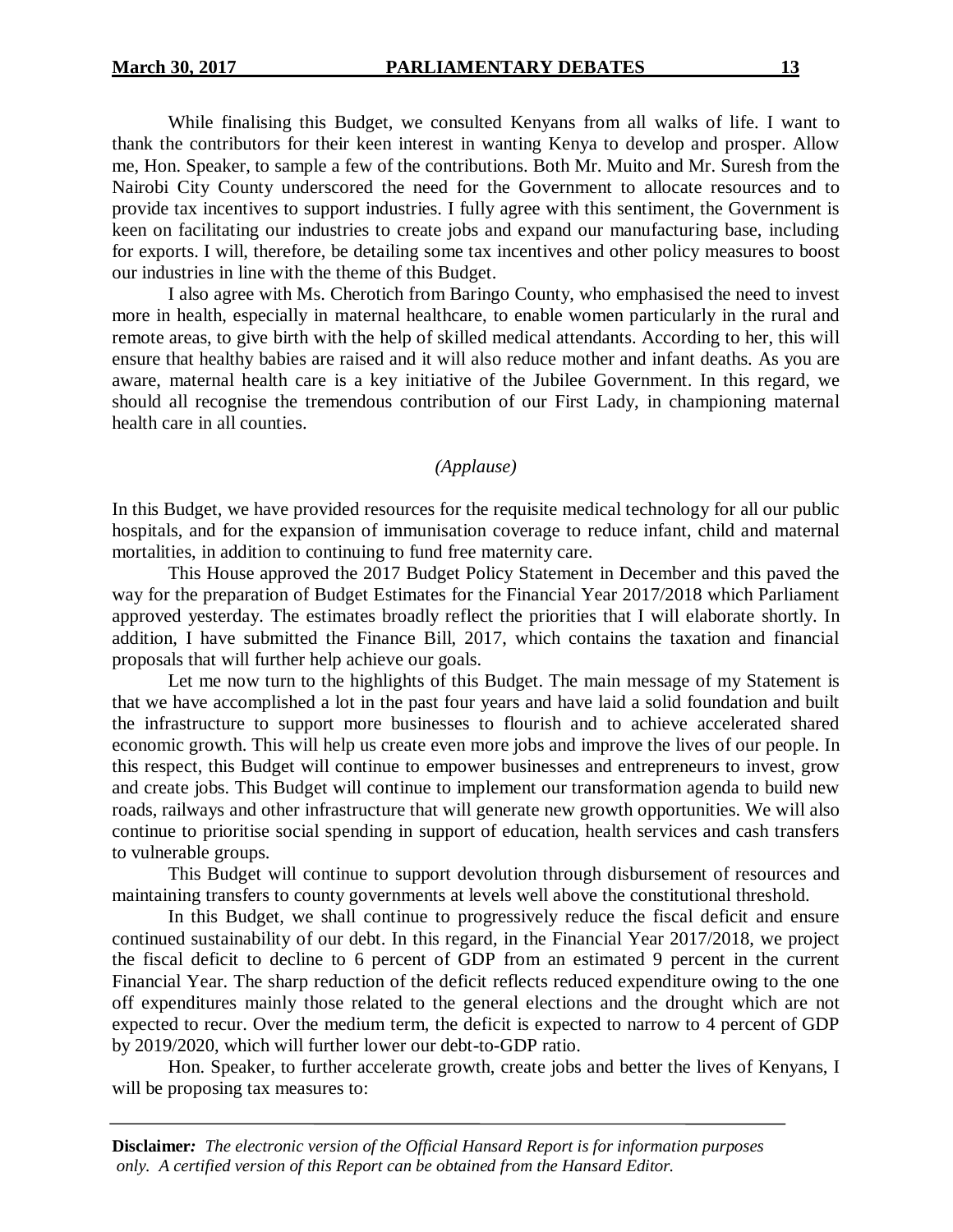- a) Support Growth and Domestic Production;
- b) Reduce Income Inequality;
- c) Promote Job Creation;
- d) Improve Tax Administration and Compliance; and
- e) Enhance Social Security and Welfare.

With this background, the rest of my Statement will cover the economic context around which this Budget is prepared and the progress made in various strategic areas aimed at creating jobs and delivering a better life for all Kenyans. Thereafter, I will share the Fiscal Policy and the framework for Financial Year 2017/2018 Budget and conclude with tax and other policy measures in the Finance Bill, 2017 that I have submitted today.

When I presented the Budget last year, Brexit sounded like a mirage and the United States had just started a presidential election process whose outcome many could not have predicted. The global impact of these outcomes is yet to be felt. Nevertheless, I sense an inward mood in a number of advanced economies which could lead to protectionist policies and potentially weaken global trade and investments which could have a negative impact on global trade and on our exports. If this materialises, we will have to take mitigating measures to safeguard our exports and financial flows into Kenya.

Global growth is projected at 3.4 percent in 2017 compared with an estimate of 3.1 percent in 2016. Economic growth for most sub-Saharan Africa countries has been slower in recent years partly due to the fall in world commodity prices, lower demand from China, as well as a much weaker global economic environment. In 2017, economic growth for the sub-Saharan Africa region is projected at 2.8 percent, up from the estimate of 1.6 percent in 2016. This slight recovery is supported by the firming up of oil prices, sustained infrastructure investment and buoyant service sectors.

Hon. Speaker, our economy has continued to register robust growth despite the slower global and regional growth. The economy grew by 5.9 percent, 6.2 percent and 5.7 percent in the first, second and third quarters of 2016 respectively, bringing the average growth for the first three quarters to 5.9 percent. In 2017, the economy is projected to further expand by 5.9 percent, but growth could be lower if the ongoing drought persists and the slowdown in private sector credit is not reversed.

Our economy is growing at twice the pace of global growth and more than twice that of sub-Saharan Africa. We are also growing faster than both Nigeria and South Africa, whose growth is projected at 0.8 percent in 2017 for each country. The resilience of our economy reflects continued macroeconomic stability, lower import bill, investment in infrastructure and recovery in tourism. Our vibrant and dynamic private sector has also contributed to this resilience.

To support an environment where more jobs will be created, the Government is strongly committed to pursuing prudent fiscal and monetary policies that support strong economic growth, ensures price stability and maintains our debt at sustainable levels. Our fiscal policy will continue to focus on prioritising development expenditures to support growth while curtailing growth of non-productive recurrent expenditures. Monetary policy will target to keep inflation within the target range of 2.5 percent on either side of 5 percent. To further reinforce price stability, our proposed fiscal policy will help keep interest rates low and stable and the exchange rate broadly stable and competitive to support our exports.

The Government has significantly reduced the time and cost of opening and operating a business, thus making it easier for investors to start and run a business. This has been achieved as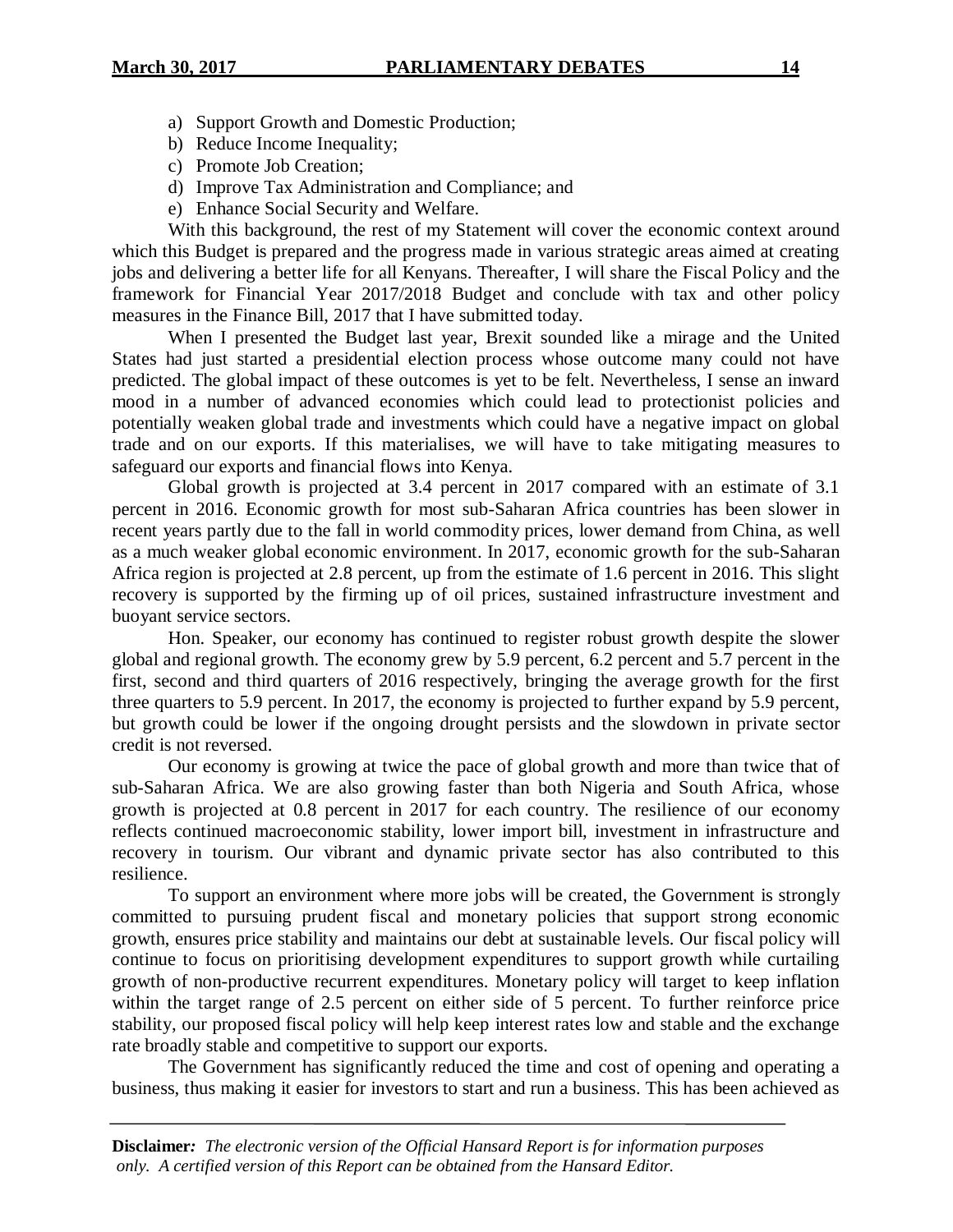a result of the implementation of measures initiated by the dedicated Business Environment Delivery Unit at the Ministry of Industrialisation, and Enterprise Development. Kenya's business environment has improved remarkably. Over the past three years, Kenya's ranking in the World Bank's Doing Business indicators has improved from 136 to 92 largely due to reforms in getting credit, getting electricity and ease of starting a business. In 2016, we were ranked third out of the World's top ten reformers.

With the objective of achieving a rank below 50 in the medium term, we have passed appropriate legislation and processes to reduce the time, steps and costs associated with opening a business, obtaining construction permits, single business permits and property registration. To further improve our ranking, I have allocated Kshs250 million to support initiatives to ease the cost of doing business.

Today, Kenya is a preferred investment destination in Africa with many major companies across the globe starting operations in the country. As a result, foreign direct investment (FDI) has risen from about US dollar 0.514 billion in 2013, to at least 2.3 billion US dollar 2.3 billion in 2016.

In an effort to reduce obstacles that hinder faster growth of investment, the Government has established a One Stop Centre (OSC) for investors which will be operational by April 2017. The Government has also established e-regulation and will soon be establishing e-Opportunities to enable investors interested in Kenya to search for investment opportunities available in Kenya from the comfort of their homes. These initiatives, in addition to the existing Huduma Centers, will provide comprehensive information to investors on licences, permits and approvals that are currently offered in a multiplicity of Government agencies located in different parts of the city, further sustaining increased FDI inflows in the country.

We are aware of complaints from our business community of double taxation of their activities by county governments. This is not only bad for our investment climate but is also a violation of Article 209 of our Constitution. Accordingly, I will be making legislative proposals to Parliament that will set out how county governments may raise revenues without violating the Constitution and raising the cost of doing business.

Hon. Speaker, in the past four years, the Government has invested heavily in security in order to make Kenyans and their properties safe and secure. This investment has progressively reversed security threats, especially those posed by terrorism and this has seen the tourism sector make a strong come back with increased employment. In addition, to further secure the country and reduce crime rates, we have substantially increased the number of our police officers, to more than 98,732 compared to 78,885 in 2013. This has narrowed the ratio of police to the citizens to 1 officer to about 400 citizens, just about the United Nations recommendation of 1 officer to 450 citizens.

Our police officers have been equipped to respond faster to distress calls. In four years, we have acquired additional 3,208 police service vehicles, thus significantly improving their mobility.

#### *(Applause)*

To sustain police mobility and security operations, in the Financial Year 2017/2018, I have allocated Kshs8.1 billion for leasing of police service vehicles; Kshs24.8 billion for police and military modernisation; Kshs12 billion for enhanced security operations; Kshs0.9 billion for the construction and equipping of the national forensic laboratory; and Kshs2.0 billion for securitising our borders.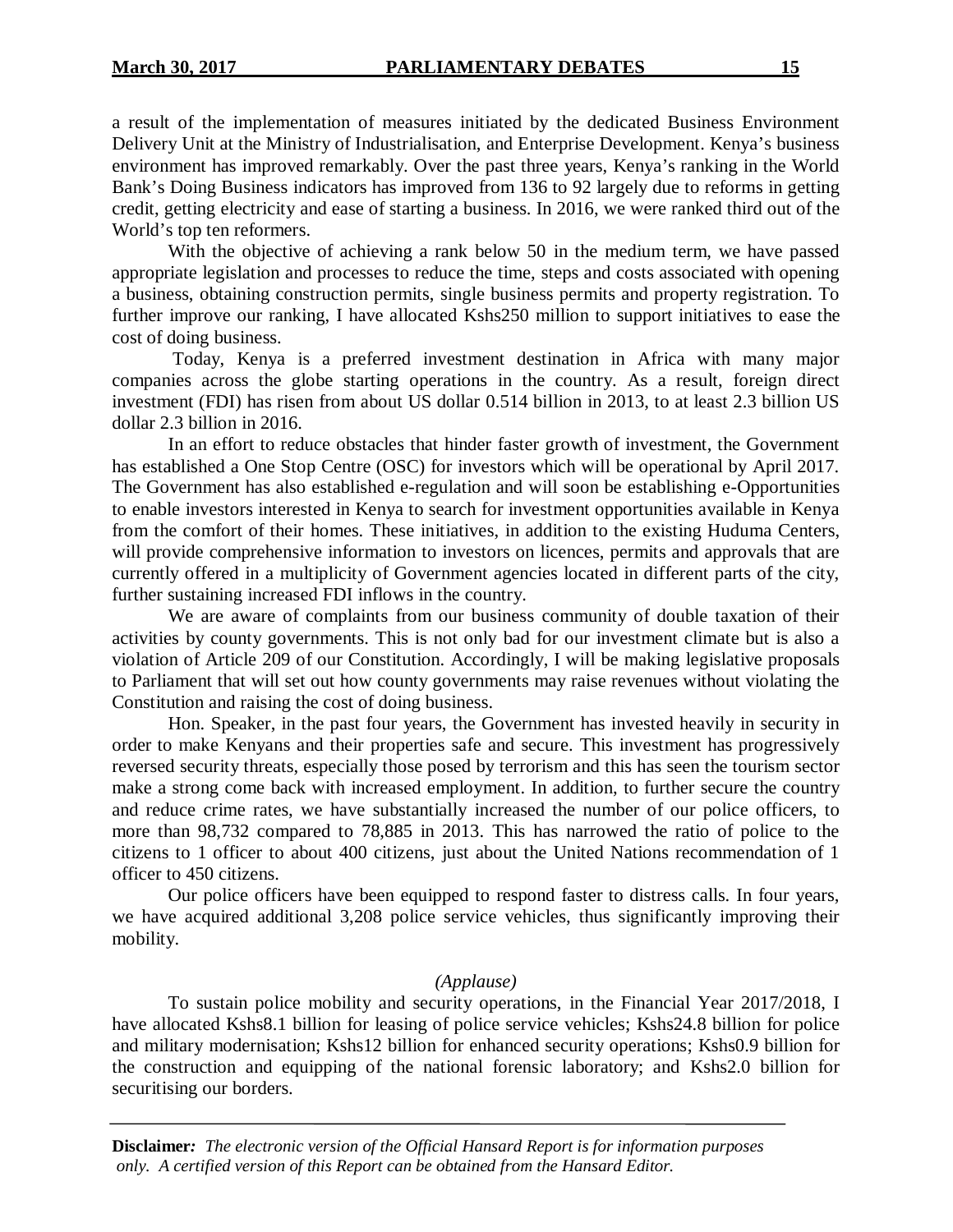# *(Applause)*

Today, police officers have a comprehensive Medical Insurance Cover and Group Life Insurance Cover. To improve our police welfare, I have allocated Kshs5.1 billion for Police and Prison Officers Medical Insurance Scheme and Kshs1.7 billion for Group Life Insurance for Police. To enhance community security and facilitate timely access to crime scenes, the Government invested in CCTV cameras and improved street lighting in major towns. The cumulative effect of investing in our security has seen a significant reduction in crime.

For instance, in Nairobi alone, between 2014 and 2016, cases of robberies fell by 32 percent; motor vehicle thefts fell by 43 percent; and offences targeting individuals, such as muggings, also fell by 27 percent.

Hon. Speaker, on better Government and strengthening Government institutions, the implementation of the Constitution and reforms in the parliamentary and judicial areas remain priorities of the Government. In order to strengthen the oversight and legislative role of Parliament and improve access to justice in the Judiciary, I am allocating Kshs36 billion to Parliament and Kshs18.1 billion to the Judiciary in this Budget. As we are all aware, Kenya will be going for elections in August this year. The Government is committed to free and fair elections. In addition to the Kshs19.3 billion in the Financial Year 2016/17 to cater for electoralrelated operations, we have allocated an additional Kshs21.4 billion in the Financial Year 2017/2018 to the Independent Electoral and Boundaries Commission (IEBC). The Government continues to prioritise the war against corruption. To this end, the Government has implemented the measures articulated in the National Call to Action Against Corruption, and strengthened various institutions that are mandated to fight corruption.

To further support these institutions, I have allocated Kshs 4 billion to the Ethics and Anti-Corruption Commission (EACC), Kshs2.3 billion to the Department of Public Prosecutions (DPP), Kshs210.7 million to the Assets Recovery Agency, Kshs300 million to Financial Reporting Centre, Kshs 6.7 billion to the Criminal Investigations Services and Kshs 6.1 billion to the Office of the Attorney-General.

Everyone has a role to play in the fight against corruption. In this connection, and working with the Government of the United Kingdom, we have traced and recovered Kshs577 million from the Smith and Ouzman case and the Jersey case. The recovered amounts have been used to support the health sector and clean energy generation in the arid and semi-arid areas. To date, approximately Kshs3 billion of corruptly acquired assets have either been recovered or preserved for recovery. No previous Governments have gone this far in the fight against corruption. To further fight graft, late last year and early this month, His Excellency President Uhuru Kenyatta assented to the Bribery Act 2016, and the Proceeds of Crime and Anti-Money Laundering (Amendment) Act 2017, respectively. This introduced tough sanctions against individuals guilty of economic crimes.

Our support for devolution is clear. In the Financial Year 2017/18, the National Treasury will be supporting county governments to enhance their own-sources of revenue thereby strengthening their ability to offer better services to the public. To facilitate this, a policy has been finalised together with a legislative framework which I intend to submit to Parliament shortly.

Hon. Speaker, in the Financial Year 2017/2018, we are providing to the counties Kshs291.1 billion as shareable revenue and another Kshs38 billion conditional allocations, which includes support from our development partners. This brings the total allocation to the county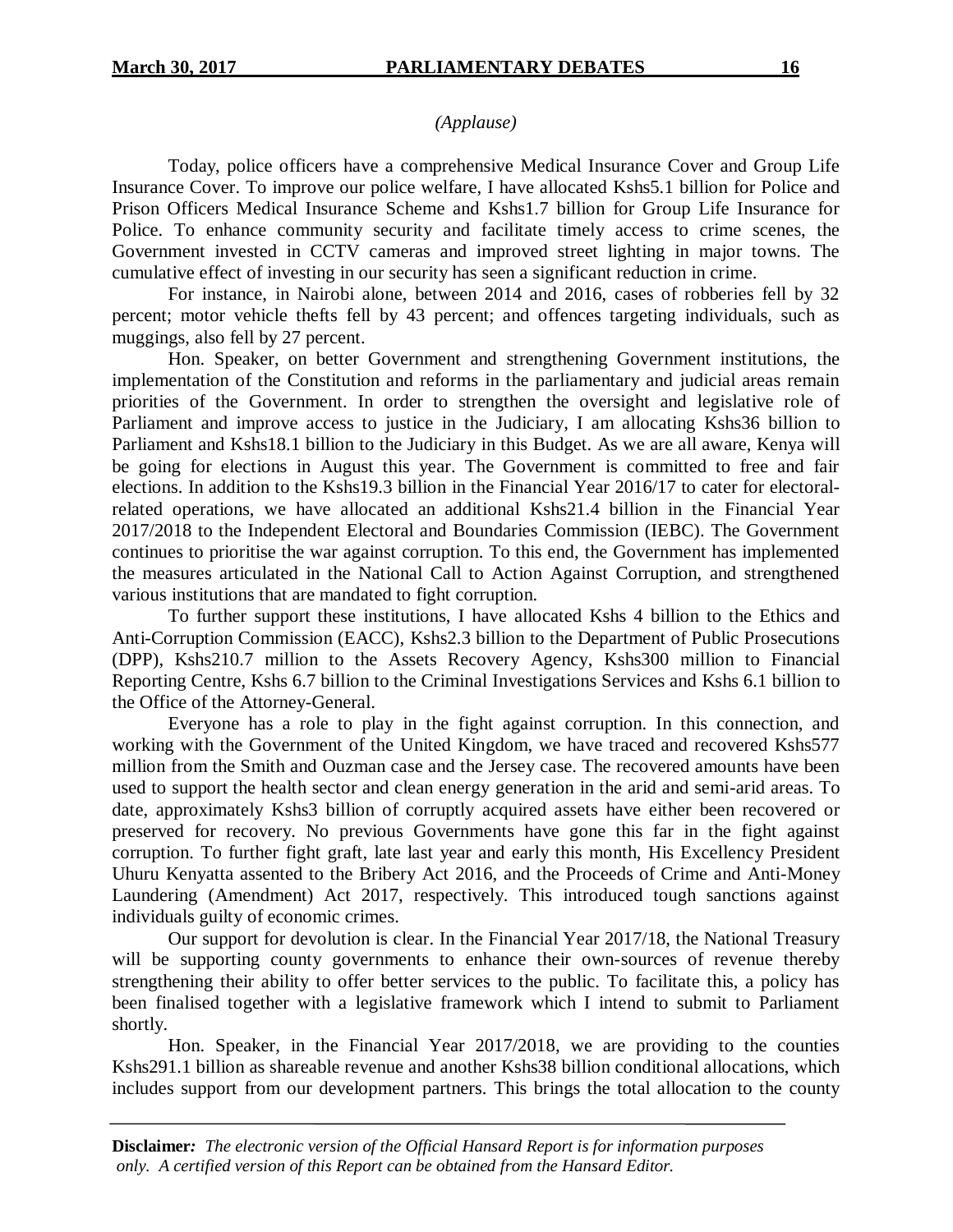governments to Kshs329.3 billion which is equivalent to 35.2 percent of the most recent audited revenues approved by the National Assembly.

Our national development blueprint Vision 2030 envisions a nation that is moving to the future as one. In this Budget, we have provided Kshs410 million to the National Cohesion and Integration Commission (NCIC) and Kshs106 million for national integration under the Ministry of Interior and National Coordination.

On Public Financial Management, in the Financial Year 2017/18, the Government will continue to cut unnecessary expenditure and keep Government spending under control. To improve the implementation and absorption capacity of projects and curb non-priority expenditures, we have issued guidelines on how capital projects should be planned, appraised and evaluated before funds are finally committed in the Budget. In addition, to ensure prudent management of resources, the National Treasury is now in a position to operationalise the Treasury Single Account starting July this year.

Further, to enhance public expenditure management, the National Treasury will review delivery processes such as transport services, financial and audit services in order to ensure value for money and efficiency in expenditure management. In his State of the Nation Address, His Excellency President Uhuru Kenyatta, emphasized the need to trim the public sector wage bill and supported the recommendations of the Salaries and Remuneration Commission (SRC), which seek to reduce the salaries and allowances of State officers. We urge all stakeholders to support the work of SRC and ensure full implementation of the recommendations.

Beginning July 2017, salaries and allowances of all public servants will be harmonised as per the guidelines provided by the SRC following the job evaluation exercise which resulted in an upward review of salaries for teachers and doctors and other public officers. We have set aside Kshs20 billion in this Budget to implement the first phase of the new review cycle of SRC amounting to about Kshs 84 billion in four years. In addition, and in the spirit of controlling the growth of the wage bill, new recruitments will remain frozen except for limited technical staff, security personnel, teachers and health workers. These actions will release funds for priority social sectors and critical infrastructure.

On procurement reforms, the Government is in the process of improving the Public Procurement and Asset Disposal System, with the aim of managing our resources in an effective and efficient manner as provided for in the Constitution. The Public Procurement and Asset Disposal Act, 2015 came into force on  $7<sup>th</sup>$  January, 2016. Following this and with the aim of strengthening the realisation of the key principles and pillars of integrity, transparency, and accountability in the public procurement and asset system, we have now finalised development of Regulations and Code of Ethics for suppliers of the national and county governments. With the new Code of Ethics, we expect accountability on the part of those who do business with the Government to be enhanced. This includes the private sectors who have not been subjected to the same parameters as State and public officers in the fight against corruption until the recent enactment of the Bribery Act, 2016. The code is complementary to an earlier code issued to guide the activities of public officers responsible for procurement and disposal processes.

In addition to the Code of Ethics, I will soon gazette the Public Procurement and Asset Disposal Regulations, 2017. These regulations aim at facilitating procurement at both levels of governments.

On financial sector reforms, about 75.3 percent of Kenyans now have access to financial services, a massive growth from the 26.7 percent in 2006. This growth has been driven by the mobile phone technology. Today, more Kenyans buy goods and services, and pay their bills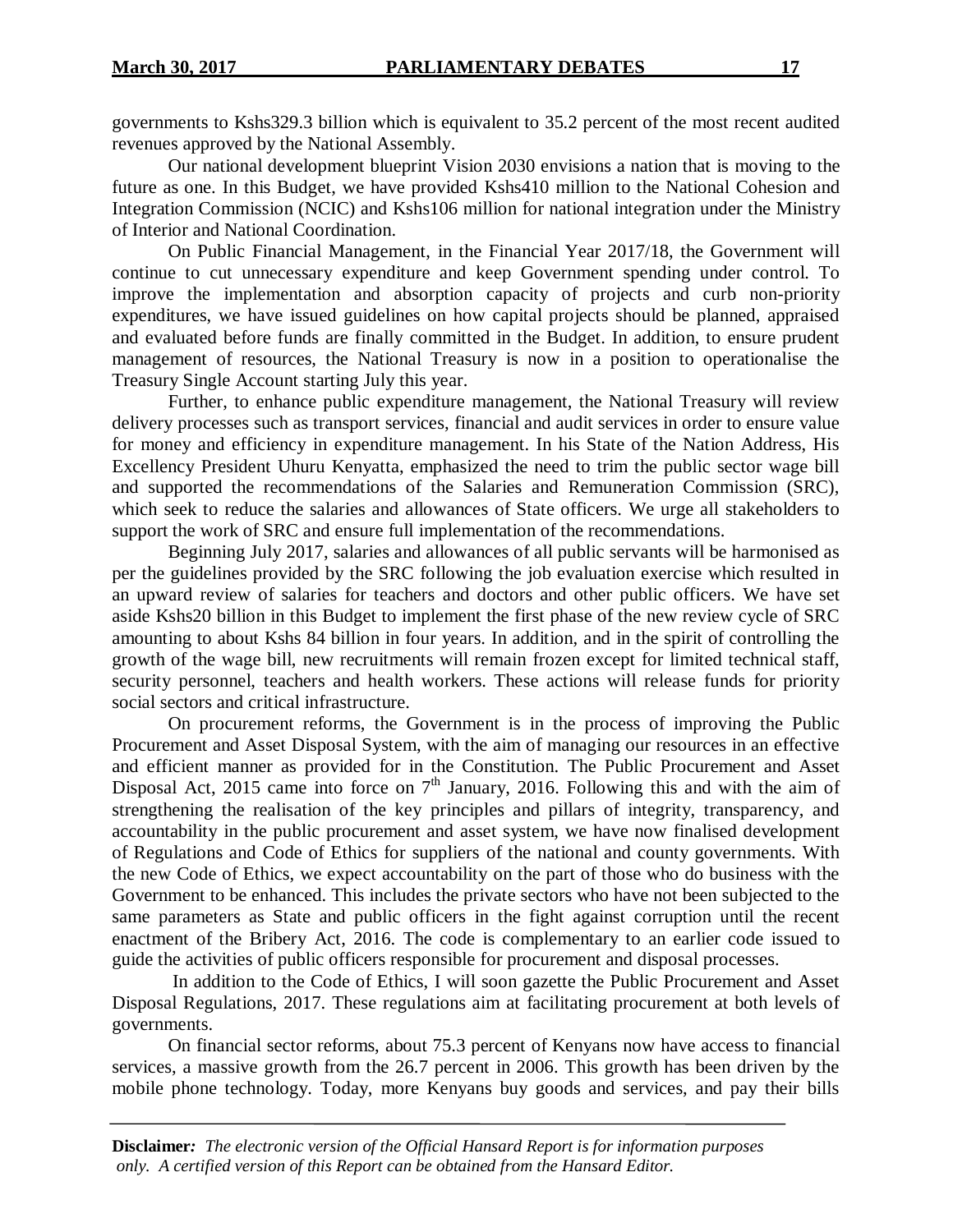conveniently using their phones. The banking sector remains largely profitable with capital adequacy and liquidity ratios above the recommended thresholds, thus giving assurance to Kenyans that their money is in safe hands. Over the last one and a half years, some commercial banks experienced challenges and were put either under statutory management or liquidation. Following this and the emergence of new financial risks in the sector, the Central Bank of Kenya (CBK) adopted abroad surveillance strategy to stabilise the sector around three pillars:

- (i) Increasing transparency on shareholding;
- (ii) Strengthening banks corporate governance; and
- (iii) Ensuring banks adopt effective business models that will ensure resilience.

Further, the CBK has continued to strengthen its supervision of the industry by:

- (i) Increasing its supervisory staff component;
- (ii) Working closely with international partners to enhance supervisory staff capacity; and
- (iii) Rolling out onsite risk-based Anti-Money Laundering and Combating Financing of Terrorism inspections for commercial banks and micro-finance banks.

Hon. Speaker, the implementation of the Banking (Amendment) Act 2016, on capping interest rates has reduced the bank lending rates, and increased deposit rates offered to savers. The maximum lending rate now stands at 14 percent while interest earning deposits are now remunerated at 7 percent. To progressively reduce the interest rate spread, we shall continue to implement reforms in this sector that were adopted under the Committee on Cost of Credit that I chaired in 2014.

Together with the Kenya Bankers Association and the CBK, we are undertaking a comprehensive assessment of the impact of the interest rate capping law, to assess its impact on credit expansion to the private sector which has slowed down from double digit levels a year ago to single digit levels, and the perceived impact on economic growth. The assessment will inform any intervention measures to be taken to ensure credit availability to the consumers.

The Government remains committed to address the high cost of credit and expand access to credit in the economy. To this end, the Movable Property Security Rights Bill, 2016, recently approved by the National Assembly, should facilitate lower lending rates as it provides for borrowing using movable assets.

The Nairobi International Financial Centre Bill was approved by the Cabinet in December, 2016, and has been submitted to the National Assembly for approval. The enactment of this bill will kick start the establishment of the Nairobi International Financial Centre to position Nairobi as an international financial hub. The Financial Services Authority (FSA) Bill, which proposes to merge all non-bank financial sector regulators, is currently undergoing legal drafting, and I will soon be submitting it to this House for approval.

Islamic financing arrangement is becoming a major source of funding development expenditures worldwide. This financial arrangement is getting integrated within the global financial system and has the potential to boost prosperity and raise the standard of living of our people. Kenya intends to maximise its comparative advantage and position itself as a regional hub for Islamic financial products, in order to attract foreign direct investment. I will, therefore, propose legislative amendments to the Capital Markets Act, the Cooperatives Societies Act and Sacco Societies Act to facilitate shariah-compliant financial products.

In addition, I intend to amend the Public Finance Management Act to provide for issuance of Sukuk bond as an alternative source of financing our development projects. I also intend to amend the tax statutes to provide for equivalent tax treatment of these new financial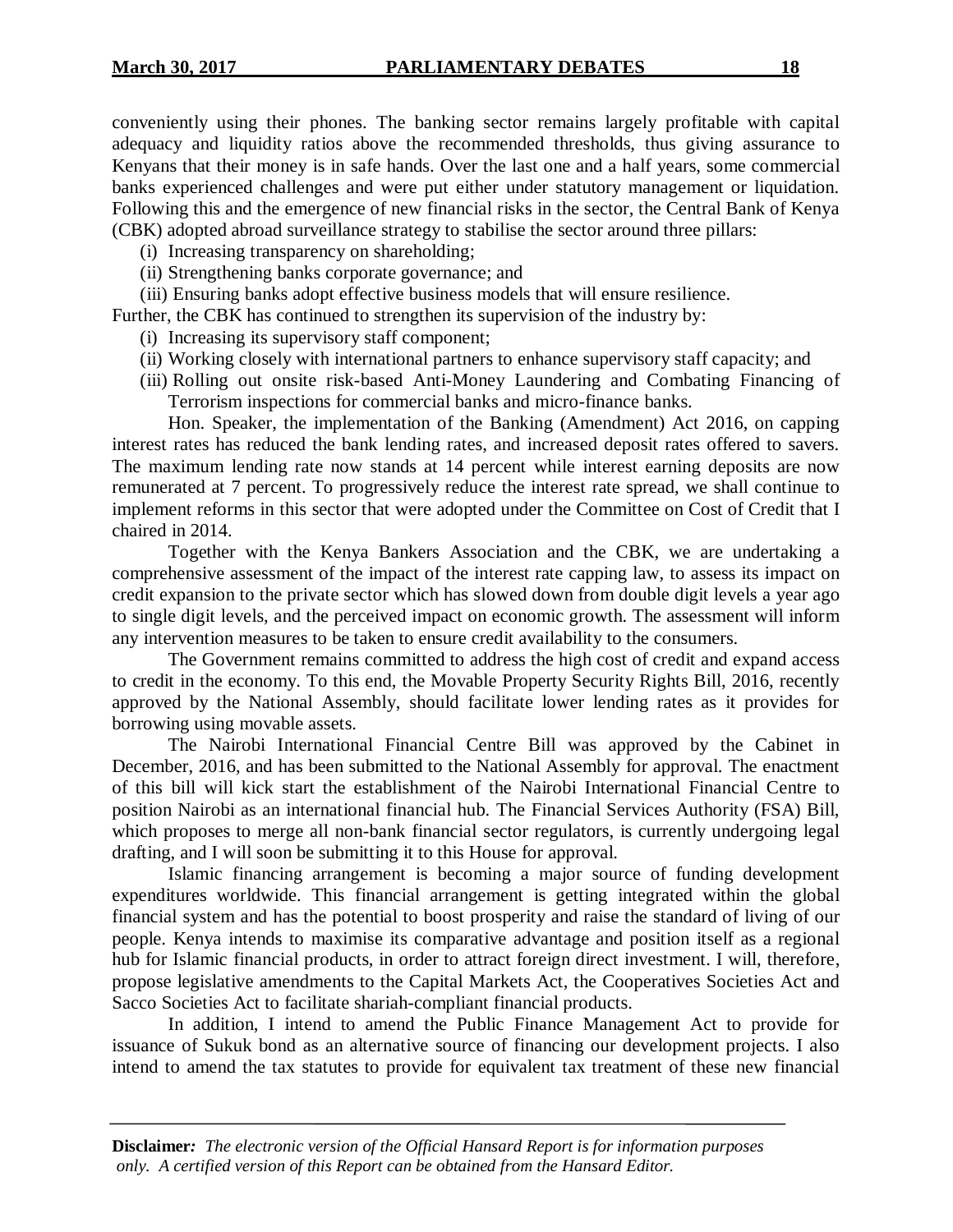products with the conventional financial products. In addition, I shall shortly be issuing regulations to facilitate development of Takaful Retirement Benefits Schemes in Kenya.

The insurance industry in Kenya is restructuring into groups to enhance their capital base as well as take advantage of economies of scale and maximise on the expertise which is scarce. Currently, there are more than ten such insurance groups operating in Kenya, and there is no sufficient legal and regulatory framework to ensure effective supervision. This implies that their inter-related risks are not monitored. In this regard, I propose to amend the Insurance Act to enhance supervision of insurance groups in Kenya and ensure financial stability in the sector.

Annual licensing of financial institutions is time consuming and is no longer necessary in this era of risk-based supervision. Accordingly, the Government amended the Banking Act in 2015 to provide for perpetual licensing. In 2016, the same was extended to institutions licensed by the Retirement Benefits Authority.

In this regard, I propose to amend the Insurance Act to further provide for perpetual licensing of insurers. However, the intermediaries such as insurance brokers and loss assessors, among others will continue to be issued with annual licensing.

With our economy increasingly becoming dynamic, some employers are opting to operate under a common umbrella retirement benefits scheme that provides retirement benefits to their employees unlike the current standalone retirement benefit schemes provided by employers for their own employees. A scheme covering employees from several employers has unique features that differ from ordinary occupational schemes and therefore needs a proper legal framework to regulate its operations. In this regard, the Umbrella Retirement Benefits Scheme Regulations have been prepared to govern the operations of these types of schemes.

Hon. Speaker, Kenya is widely known for innovation in financial inclusion. Indeed, last year, Mr. Mark Zuckerberg, the CEO and co-financier of the social networking site Facebook visited Kenya to meet with entrepreneurs and developers and learn how our M-Pesa works, and how it has transformed the lives of ordinary Kenyans. Well, we have done it again!

Last week, I launched a special limited offer of the M-Akiba bond worth Kshs150 million. This is a retail bond issued by the Government of Kenya and can be bought and sold via the mobile phone platform. The tax-free M-Akiba bond aims at promoting a savings and investment culture by Kenyans with a minimum investment amount of Kshs3,000 and a maximum investment amount of Kshs140,000 per day. Now "Wanjiku" will be able to invest her Kshs3,000 or above, with no risk to her money and at higher interest rates than those offered by banks.

I, therefore, invite all Kenyans to invest in the bond, whose money will be used to fund infrastructure projects to further develop our country and move towards achieving our Vision 2030 development goals.

Hon. Speaker, allow me to report that as of this morning a total of 68,399 Kenyans had registered with total buys of Kshs79 million. This is more than half of the figure on offer of Kshs150 million within just one week of the launch. So, for those who have not registered and are yet to buy, hurry up. Registering and investing is as simple as dialling \*889#.

This new savings innovation is the first of its kind in the world, and to give it the full weight it deserves, His Excellency the President will launch the main M-Akiba bond with an offer of Kshs4.85 billion in June, this year. I invite all of you to attend this historic occasion.

*(Applause)*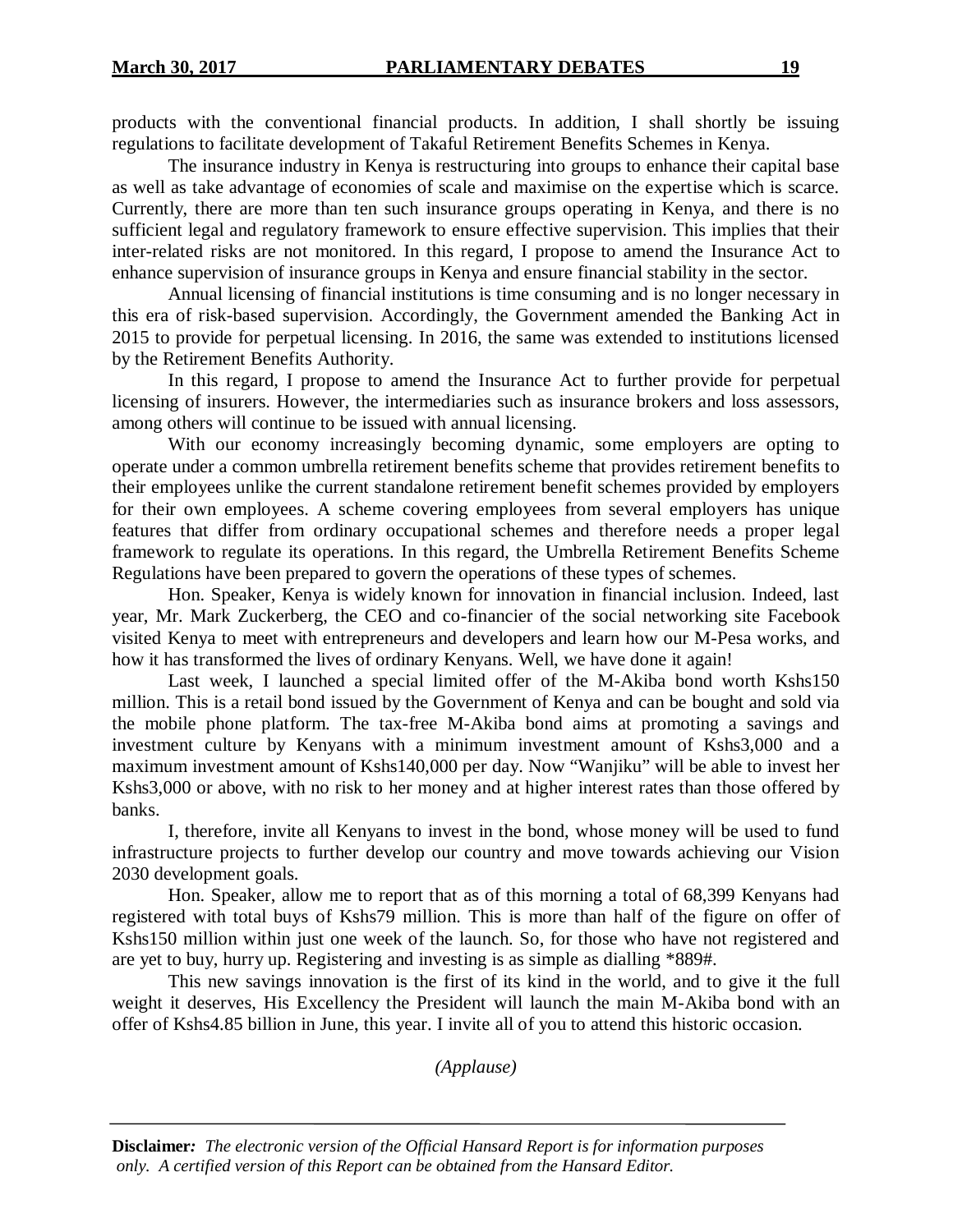Hon. Speaker, over the last four years we have initiated a number infrastructure projects some of which have been completed, while others are nearing completion. We are targeting to complete all ongoing projects so that Kenyans can realise the benefits of the expanded infrastructure facilities. Work is being done to construct and maintain roads in order to ensure that Kenyans can move across the country with ease. Since 2013, the Government has constructed 1,950 kilometres of new roads, and another 7,000 kilometres are under different phases of construction.

Construction of the Outering Road in Nairobi and the dualling of Ngong Road are progressing well. To further enhance movement of Kenyans, ease transportation of goods, and reduce congestion on our roads, I have allocated a total of Kshs134.9 billion, which includes Kshs63.6 billion for on-going road construction; Kshs44.3 billion for foreign financed roads; and Kshs27 billion for low volume seal roads. Further, I have allocated Kshs49.3 billion for road maintenance from the Road Maintenance Levy.

Hon. Speaker, we know that once completed the Standard Gauge Railway (SGR) will help to integrate domestic markets, link special industrial zones and bring global export markets closer home. That is why we have started construction works for the Second Phase (Nairobi – Naivasha). The construction of the First Phase is nearing completion and Kenyans will soon enjoy a decent ride from Mombasa to Nairobi starting  $1<sup>st</sup>$  June, 2017.

In this Budget, Mr. Speaker, I have allocated Kshs75.6 billion for the SGR, of which Kshs15.5 billion will go to the completion of Phase I, Kshs59.7 billion to the construction of Phase II, and Kshs400 million for the relocation of people along railway line.

The First Phase of the second container terminal at the Port of Mombasa is complete. This will improve cargo handling service at the Port and strengthen Mombasa as a preferred port of call in East Africa.

To enhance services delivery in our ports, the Government will continue to develop several commercial ports, including the Lamu Port, Kisumu Port as well as other smaller ports along the coastline.

In this budget, we have allocated Kshs10 billion for the LAPSSET Project; Kshs3.6 billion from our development partners for the Mombasa Port Development Project; and Kshs200 million for the maintenance of ferries.

To further scale up the on-going airports expansion and modernisation, I have allocated Kshs2.6 billion for the upgrading of Malindi, Isiolo and Lokichogio airports, and Suneka Airstrip. Going forward, the Government plans to commence the expansion of the Eldoret International Airport to enable large cargo planes to land and position it as a transport hub.

Hon. Speaker, Kenyans are now paying less for their electricity owing to increased power generation. Today more than 2,282 Megawatts of power are available on the national rid compared to 1,664 Megawatts available three years ago. With this additional power, Kenyan households and firms now have access to power, enabling them to conduct their businesses smoothly.

In this Budget, I have allocated Kshs16.4 billion to support exploitation of geothermal, wind and solar resources that Kenya is endowed with. These resources are expected to increase the clean energy mix, cementing Kenya's position as a world leader in renewable energy.

Hon. Speaker, as promised by the Jubilee Government, the number of households connected to electricity has increased due to the reduction of both the connection time and cost. To date, more than 5 million households have been connected to power.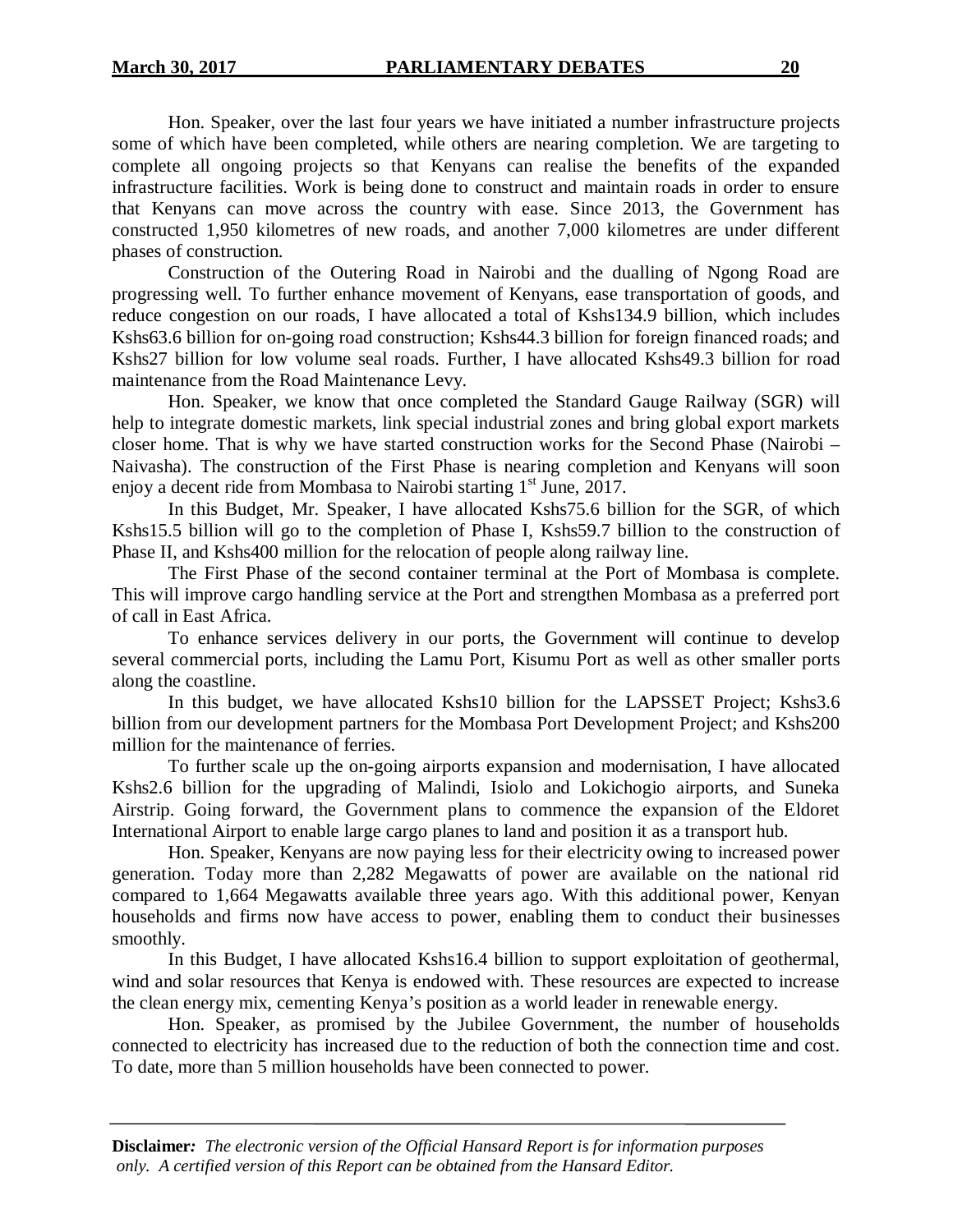An additional 14,045 primary schools have been connected to the power grid since 2013 to facilitate the Digital Literacy Programme, and 810 public institutions have been connected to alternative (solar) power.

To support electricity transmission and connection in the country, in this Budget I have allocated Kshs9.7 billion for the Last Mile Connectivity; Kshs7.3 billion for electrification of public facilities; Kshs3 billion for installation of transformers in constituencies; Kshs3.1 billion for the National Street Lightning Programme; Kshs1.3 billion for connectivity subsidy; and Kshs1.53 billion for installation of solar lanterns.

Hon. Speaker, the Government continues to support the exploration and distribution of oil and gas in the country. Accordingly, in this Budget, I have allocated Kshs3.84 billion for exploration and distribution of oil and gas.

The Government will continue to target high priority infrastructure projects that maximise the welfare of Kenyans. Some of these projects will be funded by donors or under the Public Private Partnership (PPP) arrangement. Although we continue to allocate significant resources in the Budget for infrastructure development, the funds are never enough to finance infrastructure development. The PPP arrangement, as well as the donors, will help to cover the existing infrastructure funding gap in energy generation, road expansion, and construction of hostels for various training institutions, construction of affordable housing in urban centres and management of our solid waste.

Hon. Speaker, as earlier indicated, the theme for this year's Budget is "*Creating Jobs, Delivering a Better Life for all Kenyans"*. Under this Budget, we intend to provide incentives that will create more jobs for our youth. In the past few years, manufacturing as a share of GDP has stagnated at between 10 and 11 percent. We target to position manufacturing to become a key driver of our economy as envisioned in Vision 2030.

Hon. Speaker, over the last four years, we have laid down a solid foundation for industrialisation with our economic transformation agenda. We firmly believe that it is the right time for Kenya to solidly move to middle income status. Therefore, some of the incentives I will be pronouncing today are aimed at revamping certain industries, encouraging establishment of new ones and scaling up production in others.

Additionally, on the path towards industrialisation, we will continue to support the leather, textile and apparels, the pharmaceutical and extractive industries in a manner that leverages the labour absorbing characteristics of these sectors.

Hon. Speaker, to further promote the development of industries, I have allocated a total of Kshs1.6 billion for the leather industrial park development and textile development. To support the revival of our industries, I have set aside Kshs450 million for modernisation of RIVATEX.

In addition, we are finalising an export credit facility from India of US\$30 million to further equip RIVATEX. India Exim Bank has also provided a line of credit to Industrial Development Bank (IDB) for on lending to SME activities. We have also provided Kshs250 million for modernisation of New KCC to make it a strategic milk processor.

Hon. Speaker, with the Special Economic Zone (SEZ) Authority fully operational, the Government has started rolling out Special Economic Zones (SEZs) in key urban areas, including Mombasa, Lamu and Kisumu as part of the Vision 2030 goal to diversify manufacturing activities, create employment and boost Kenya's investment profile.

Under the SEZs, the Government will provide a host of incentives for industries to operate in and boost creation of modern urban centres. These incentives include exemption on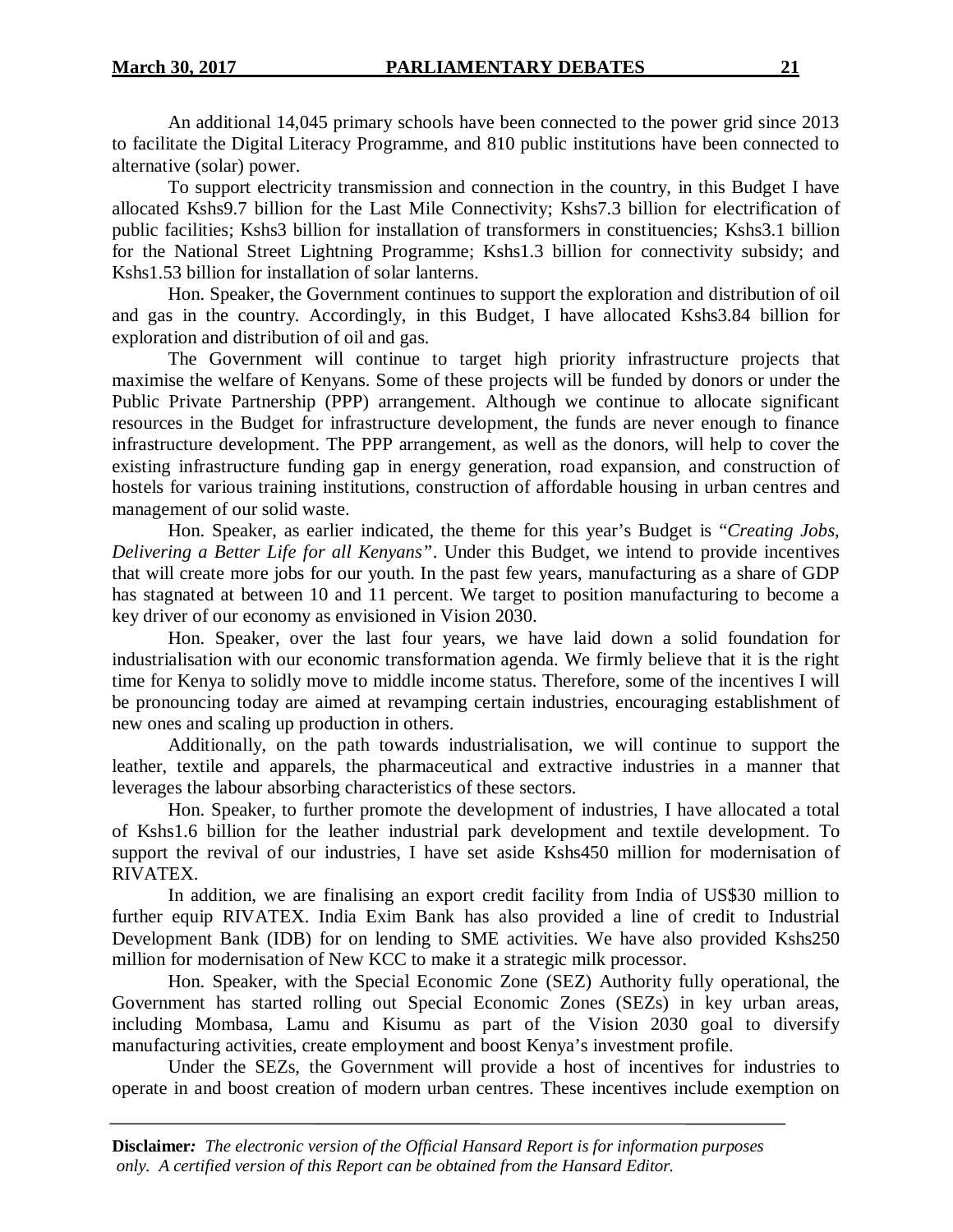VAT, reduced corporate tax rates for a defined period, access to quality infrastructure, and one stop shops for licenses.

Once operational, the SEZs will further facilitate importation of necessary raw materials and exportation of finished goods, thriving of agro-industrial activities, and allow for access to regional markets.

To add value to our agricultural produce, the Government will focus on the agroprocessing industry that will brand our tea, coffee, floriculture, horticulture, dairy and fruit products and textile. This will not only create jobs, but will ensure our exports remain competitive in the global market. Furthermore, Kenya will increase her low-cost manufacture of basic industries and textiles for export to the region to exploit the opportunities within the AGOA initiative, as well as focus on new markets in Africa, Asia, Europe and Latin America.

Hon. Speaker, as a result of the measures implemented in the recent past, Kenya has seen the return of investors into the automotive industry. These include Volkswagen, Peugeot, Toyota and others. Indeed, the establishment of technical training and technology transfer mechanisms as part of the re-invigoration of the sector is a key building block. We do not want to lose the momentum gained.

In this regard, the Government, in close engagement with stakeholders, will complete the development of the Comprehensive Automotive Industry Development Policy for Kenya and finalise an actionable 10-year Automotive Industry Development Plan. With these interventions, the Government will be setting the automobile industry on a firm footing in order to enable it grow and create employment opportunities for the youth in Kenya and in the region at large.

Hon. Speaker, the importance of agriculture in contributing to the growth of the economy and generation of jobs and income cannot be overstated. The Government also recognises that without a strong, vibrant agricultural sector, a critical component of our industrialisation strategy, namely, agro-processing, will not be achieved. Since 2013, the Jubilee Government has been initiating measures to cushion the agricultural sector, mechanise it and ensure it contributes to food security for all Kenyans.

Hon. Speaker, to reduce the dependency on rain-fed agriculture and ensure food security, the Government has rehabilitated and expanded national irrigation schemes by more than 27,000 acres between 2013 and 2016.

To further support the on-going irrigation projects countrywide, I have allocated a total of Kshs6.3 billion for that purpose. This includes Kshs0.9 billion towards Bura Irrigation Project, Kshs2.1 billion for the Mwea Irrigation Project, Kshs0.6 billion for Galana/Kulalu Irrigation Project; Kshs2.2 billion for the National Expanded Irrigation Programme; Kshs0.2 billion for Smallholder Irrigation Programme; and Kshs0.3 billion for community based irrigation projects.

Hon. Speaker, to help our farmers' hedge against adverse weather conditions, last year the Government piloted insurance schemes for crops and livestock in various counties. Indeed, thousands of farmers in those counties benefitted from the premium subsidy at a total cost of Kshs452 million. In addition, many livestock farmers received compensation under the scheme after their herds were depleted by the drought. To support the crop and livestock insurance schemes, I have allocated Kshs0.7 billion in this Budget.

Our farmers now have access to fertilisers and other inputs at affordable rates. Since 2013, the Government has distributed more than half a million tonnes of subsidised fertilisers to our farmers, cutting prices and improving productivity. Two fertiliser-blending plants have been established with an annual capacity of 300,000 tonnes.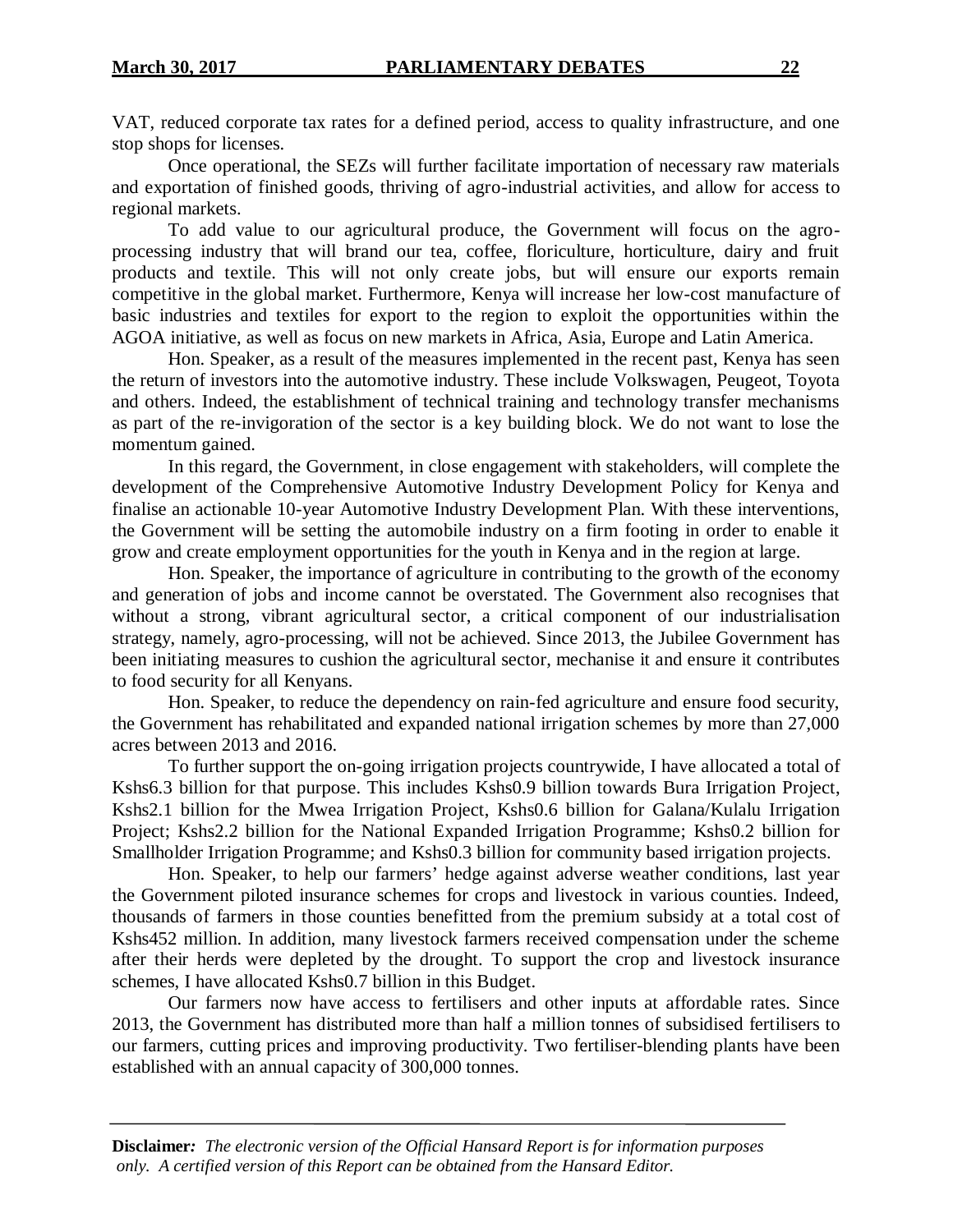Hon. Speaker, in order to improve yield and further reduce cost of inputs for our farmers, I have set aside Kshs 4.1 billion to subsidise fertiliser.

Hon. Speaker, to enable the country maintain adequate food reserves and ensure productivity of our lands, I have allocated Kshs1.3 billion for the strategic grain reserves, and Kshs100 million for mechanisation of agriculture. To diversify our agriculture, I have allocated Kshs100 million for the revival of the pyrethrum sector, and for the Miraa farmers, I have set aside Kshs1 billion. To enhance service delivery in the lands subsector, I have set aside Kshs1.6 billion for issuance of title deeds, and Kshs900 million for digitisation of land registries.

Hon. Speaker, the tourism sector has picked up with significant rise in conference activities and foreign tourist arrivals. To further realise the multiple benefits of a robust tourism sector, the Government working with key stakeholders in the industry will continue to promote and develop new areas of tourism including sports, beach and medical tourism. The Tourism Regulatory Authority (TRA) has also been established to ensure proper conduct of tourism service providers and bring order to the industry.

Hon. Speaker, to further support this sector, I have allocated Kshs1billion for tourism recovery, Kshs1 billion for sustaining new markets and sitting booths, Kshs600 million for capital lending to hoteliers and Kshs100 million for restoration of Fort Jesus.

Hon. Speaker, recognising the importance of aviation to the economy, Foreign Direct Investments (FDI), tourism and other linkages, the Government is keen to keep the positive trajectory that has been achieved at Kenya Airways (KQ) and is working with other stakeholders to ensure that the ongoing efforts to restructure the KQ balance sheet and place the company on a long-term sound financial footing is achieved.

In this regard, the Government will play a critical role in providing the necessary support and bringing other key stakeholders together to achieve a successful turnaround.

Hon. Speaker, the mining sector is a key driver for jobs creation. Thousands of jobs have been created during the exploration and processing of minerals, with more indirect jobs created for offsite suppliers and services. With the additional 20 other minerals identified, and the endorsement of the new Mining Act 2016, the sector is poised to immensely contribute to the development of industries, wealth and job creation.

Hon. Speaker, to harness the potential of this sector, I have set aside Kshs200 million for geological mapping and mineral exploitation, Kshs150 million for geological databank, Kshs103 million for mineral certification laboratory and Kshs140 million for mineral audit support and a further Kshs 140 million for acquisition of survey equipment. We expect a further Kshs6 billion support from China for geo-mapping once discussions are concluded.

Hon. Speaker, the early oil exploitation from Turkana oil fields will be started soon. This would be transported via road as plans are finalised to construct an oil pipeline from Lodwar to Lamu. Very soon, Kenya will join the league of oil exporting Nations.

# *(Applause)*

Hon. Speaker, we are aware of the potential of the blue economy. To facilitate the development of the blue economy, the Government has commissioned construction of offshore patrol boats to deter illegal fishing activities along the shores of our waters which deny the country an estimated Kshs10 billion annually.

Plans are also underway to develop designated fish ports at the coast to facilitate the landing of the catch by deep sea fishing vessels. Hon. Speaker, Kshs400 million has been set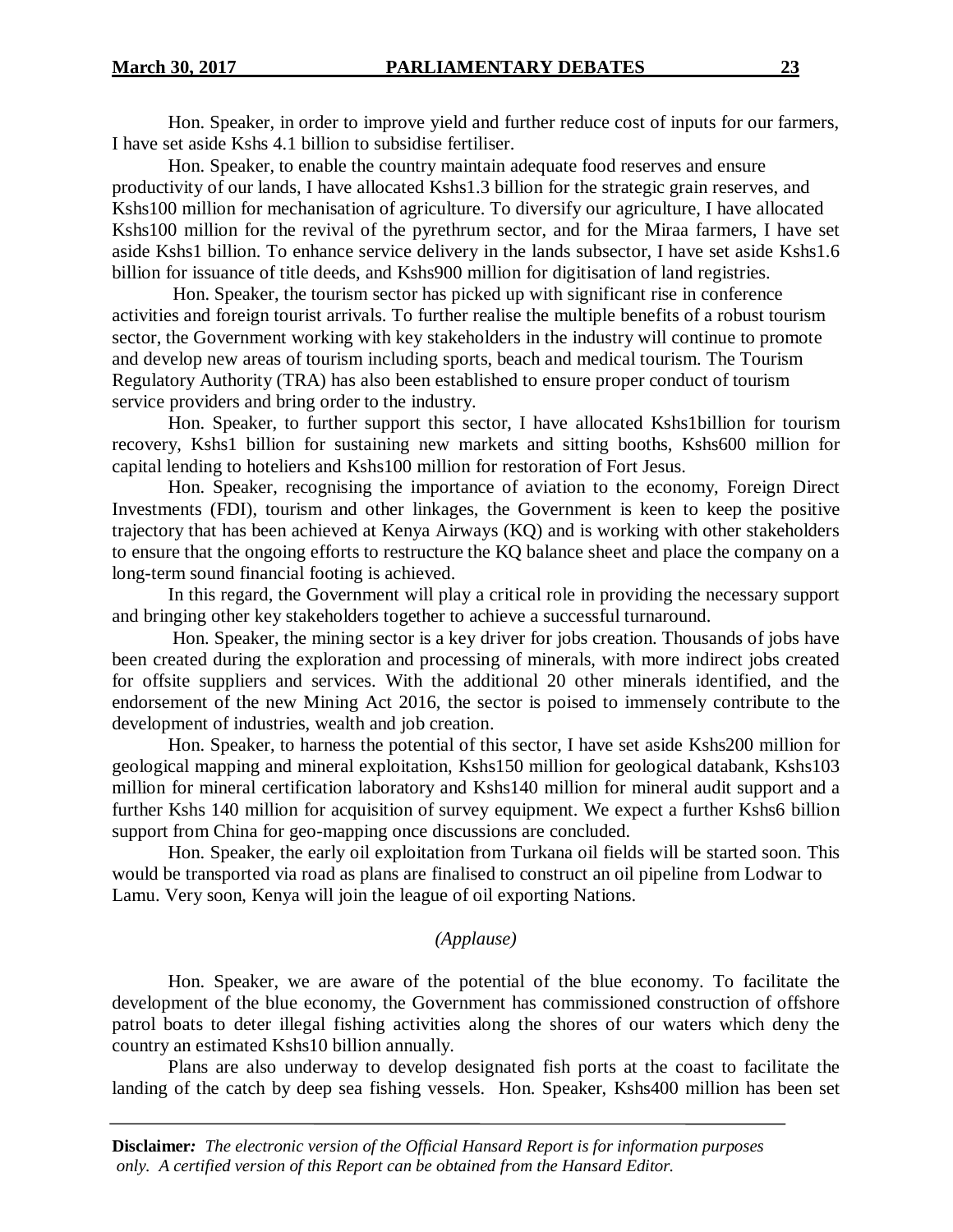aside for this purpose. To further support the development of the blue economy, I have allocated Kshs300 million for aquaculture technology development and innovation transfers.

Hon. Speaker, Kenya has great potential to leverage its marine resources for purposes of creating wealth and employment. In this effort, the Government proposes a Coastal Fisheries Revival Package to facilitate primary, secondary and ancillary marine fisheries processing and production.

This package will include strengthened enforcement measures to curb illegal, unreported and unregulated fishing in Kenya's Exclusive Economic Zone and support for a robust National Eat More Fish Campaign. I will later propose tax incentives to support the blue economy.

Hon. Speaker, the Jubilee Government promised to connect every county to Fibre Optic Technology and improve service delivery through the use of Information Communication and Technology (ICT), in order to ease access to information by all Kenyans. Today, every county headquarters is connected to the fibre optic network, raising the number of internet users. As a result, Kenyans access Government services through Huduma Centres and other digital platforms with ease and at a reduced cost.

Hon. Speaker, to further enhance service delivery by Government agencies, I have set aside Kshs300 million for Single Window Support Project; and Kshs0.15 billion for continued roll out of Integrated Financial Management Information Systems (IFMIS) to counties.

Hon. Speaker, Kenya is set to benefit from the establishment of the Kenya Advanced Institute of Science and Technology (KAIST) at Konza Technopolis with the support of South Korea. The establishment in Kenya of this world class Science and Technology Research University will enhance the quality of higher learning while nurturing a technologically advanced population producing creative young talents. Accordingly, Hon. Speaker, I have allocated Kshs600 million to development at Konza Technopolis.

Hon. Speaker, Kenya remains a water-scarce country, with water coverage of 58 percent, sewerage of 25 percent and less than 1,000 cubic metres per capita of renewable freshwater resources.

Hon. Speaker, to bridge the water gap, several water supply projects were completed in the last financial year among them Narok, Masinga Kitui, Maua Phase I, Kisumu, Mombasa Lot I, Nyahururu, Othaya, Mukurweini and Lamu Island, further giving access to clean water to 950,000 people. On water storage, the Government has completed Kiserian dam while the construction of Itare dam, targeted to serve Nakuru County is on-going.

Hon. Speaker, to further enhance and sustain measures to control floods, harvest rain and store water, I have allocated a total of Kshs36.7 billion for Water Resource Management; Water and Sewerage Infrastructure Development; Dam Construction; National Water Harvesting and Ground Water Exploitation; and Kshs500 million for Water for Schools.

Hon. Speaker, in recent times, Kenyans in many parts of the country have faced severe drought resulting in crop failure and water shortages. The Government has released funds to relevant implementing Ministries to undertake drought mitigation measures. Specifically, the national Government has disbursed a total of Kshs7.3 billion while county governments have provided Kshs2 billion to cater for a doubling of food rations, cash transfers, scaling up of water trucking and storage for people, livestock and wildlife, distribution of water bowsers, repair and rehabilitation of boreholes and fuel subsidy for the boreholes.

Hon. Speaker, the plan to develop 20,000 new housing units for the police is underway. I have allocated Kshs1.4 billion for construction of 1,500 housing units for police and Kenya Prisons in Nairobi. Under an initial phase involving the private sector using alternative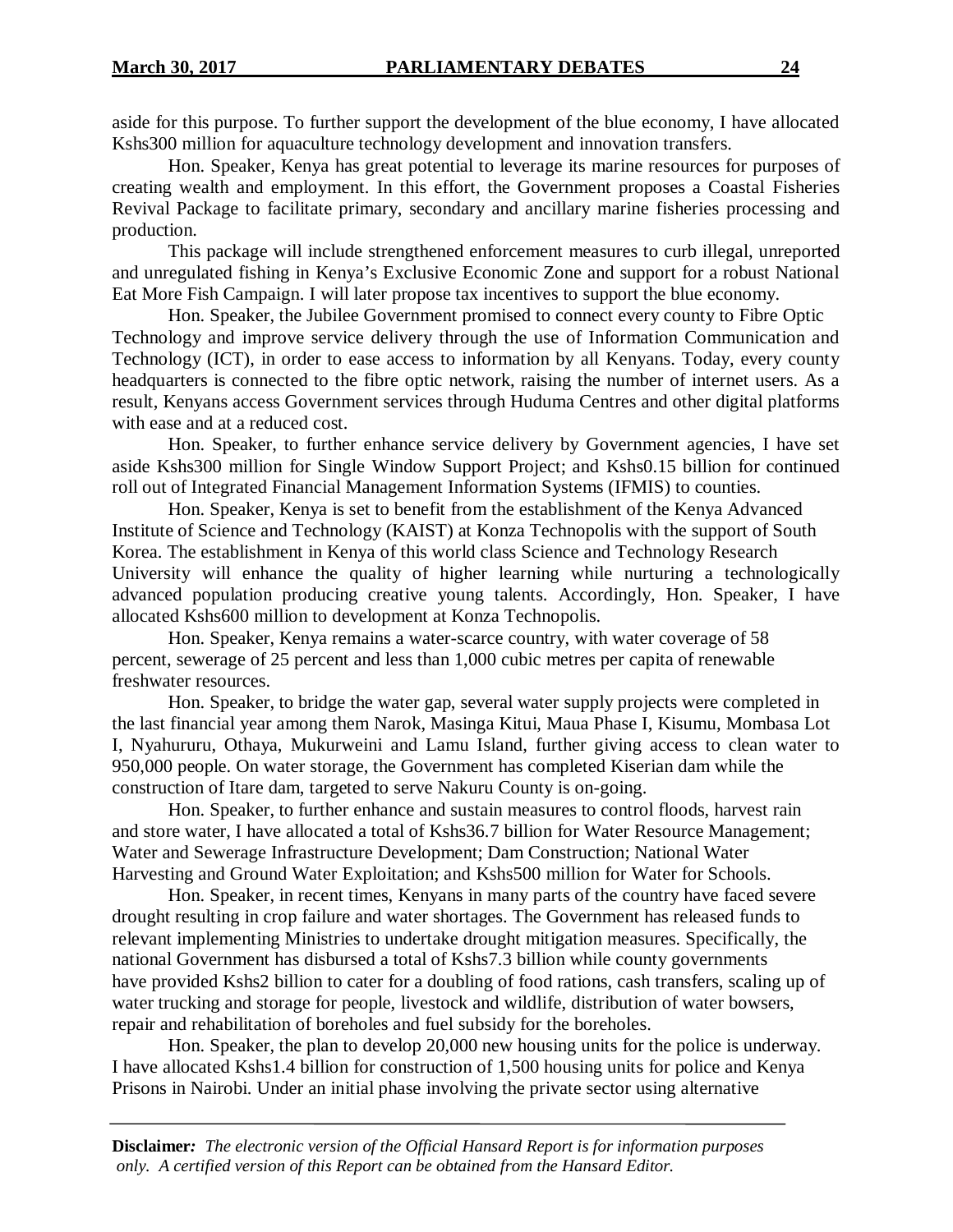building material, we intend to scale this up with the funding support from African Development Bank (ADB) in collaboration with other partners.

Further, in the last budget statement, I introduced corporate tax incentive to encourage investors to enter into the housing sector by reducing the corporate tax rate for

developers who construct at least 400 units per year. This was meant to provide more decent low cost housing for the fast-growing demand for houses in urban areas. I call upon

investors to take up this incentive and construct the much-needed houses for our people.

Meanwhile, we will shortly be unveiling a comprehensive housing package that will incentivize the private sector to investing in low-cost housing. Meanwhile, we will shortly be unveiling a comprehensive housing package that will incentivize the private sector to investing in low cost housing. Hon**.** Speaker, to ensure civil servants acquire decent houses, I have allocated Kshs1.5 billion for the Civil Servant Housing Scheme Fund.

Hon. Speaker, the Government remains committed to mitigate the impact of climate change, having signed the Protocol on Climate Change following the adoption of the Paris Agreement. The Government will continue to mainstream climate change measures into all its projects and programmes.

Hon. Speaker, through the Gazette Notice dated  $14<sup>th</sup>$  March, 2017, the Government banned the use, manufacture and importation of all plastic bags for commercial and household packaging beginning September, 2017. As you are aware, plastic paper bags have been categorised as the leading cause of poor drainage and environmental degradation. With this ban, we aim to address these challenges and preserve our environment.

In this Budget, Hon. Speaker, to further support environmental conservation, I have allocated Kshs3.8 billion for Environment Management and Protection and Kshs2.2 billion for Meteorological Services.

Hon. Speaker, the Government continues to enhance enrolment and increase capitation for free primary and secondary education. As directed by His Excellency the President when receiving the results of the 2016 KCSE exams, and in an effort to enhance efficiency in the utilisation of resources, the Government is speeding up the implementation of the Education Information Management System to ensure that education data in the country is accurate, up-todate and available.

Further, Hon. Speaker, as from this year, the Kenya National Examinations Council (KNEC) as directed by the President, will cease the use of index numbers and instead ensure all registered examination candidates have Unique Personal Identifiers (UPIs) in Student Registration Numbers (SRNs) that they will use throughout their education life.

Hon. Speaker, to further support these initiatives, we have provided Kshs4 billion for examinations fee waiver for all Class Eight and Form Four candidates who will be sitting for the KNEC exams.

# *(Applause)*

Hon. Speaker, the Jubilee Government promised to provide both the free primary and free day secondary education to all our children. To further support these programmes, I have allocated Kshs14 billion for the Free Primary Education Programme and Kshs33 billion for the Free Day Secondary Education Programme.

In order to minimise absenteeism of students from schools which affects their academic performance, particularly in the arid and semi-arid areas, I have set aside Kshs2.5 billion for the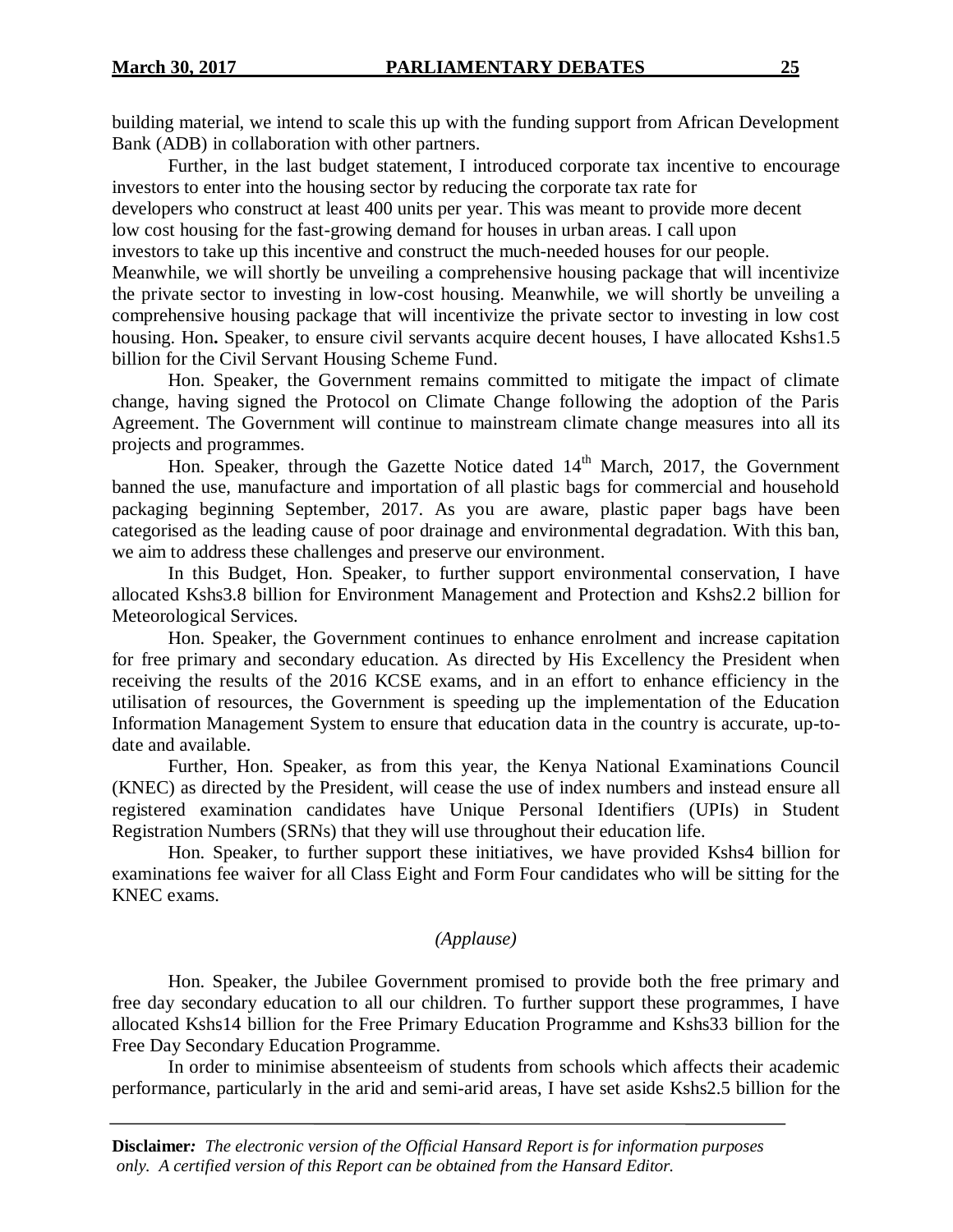School Feeding Programme. Additionally, I have allocated Kshs0.5 billion to support the provision for sanitary towels to our girls in schools.

To further increase the ratio of teacher to student, I have set aside Kshs2 billion for the recruitment of additional teachers. Hon. Speaker, all these interventions in the education sector also have a significant and direct impact on the cost of living for many Kenyans.

Hon**.** Speaker, as promised by the Jubilee administration, the Government has rolled out the Digital Literacy Programme to public primary schools across the country. The Government targets to finish distributing the remaining ones before the end of this year. To further entrench digital literacy among our children, and cover the remainder of the pupils across the county, I have allocated Kshs13.4 billion for deployment of digital devices to schools. Hon. Speaker, to further support the development in our secondary schools, I have allocated Kshs0.3 billion for the upgrading of national schools.

Hon. Speaker, Kenya's education system is highly ranked regionally and globally. This means, Kenya has strength in its talent pool and could leverage to attract investors as well as become a strong exporter of talent in the region. Indeed, the ongoing curriculum review effort which shifts to a competency based framework is an essential part of the drive for retaining Kenya's competitive human resource advantage.

Towards this end, the Government will concentrate on improving the technical, vocational training and university quality, attracting and retaining the best talent, producing job market ready talent domestically and for the world.

In this regard, Hon. Speaker, 60 Technical and Vocational Colleges (TVCs) have been constructed with an additional 70 TVCs still under construction and expected to be completed by June, 2017.

In addition, Hon. Speaker, the Government is also in the process of equipping the existing institutions with appropriate training equipment. To further support the growth of technical institutions in the country, I have allocated Kshs6 billion for technical, vocational education and training in this Budget. As we forge towards industrialisation, the technical training institutes will become indispensable for developing skills needed in the industrial sector.

Hon. Speaker, enrolment in our universities both public and private has risen, owing to among others, the establishment of the Kenya Universities and Colleges Central Placement Service (KUCCPS) which has ensured equitable placement of learners in both public and private universities, as well as colleges, a departure from the past when central admissions were the preserve of public universities.

Acknowledging the importance of university education, I have provided Kshs83.8 billion for university education. Further, Hon. Speaker, to enable our students finance their university education, I have allocated Kshs10.1 billion to the Higher Education Loans Board (HELB).

Hon**.** Speaker, the Government continues to implement programmes to ensure Kenyans have access to safe, quality and cost-effective health services. So far, we have witnessed significant reductions in communicable diseases, maternal and infant deaths, and improvement in immunisation coverage as well as increased access to ARVs.

Hon. Speaker, to further improve immunisation coverage and increase access to ARVs, I have allocated Kshs0.7 billion for vaccines and Kshs0.6 billion to the National Aids Control Council.

Hon**.** Speaker, to bring specialised medical care closer to Kenyans, we have equipped hospitals with specialised medical equipment. We have set aside Kshs5 billion for leasing of more medical equipment. In addition, Hon. Speaker, the National Government in partnership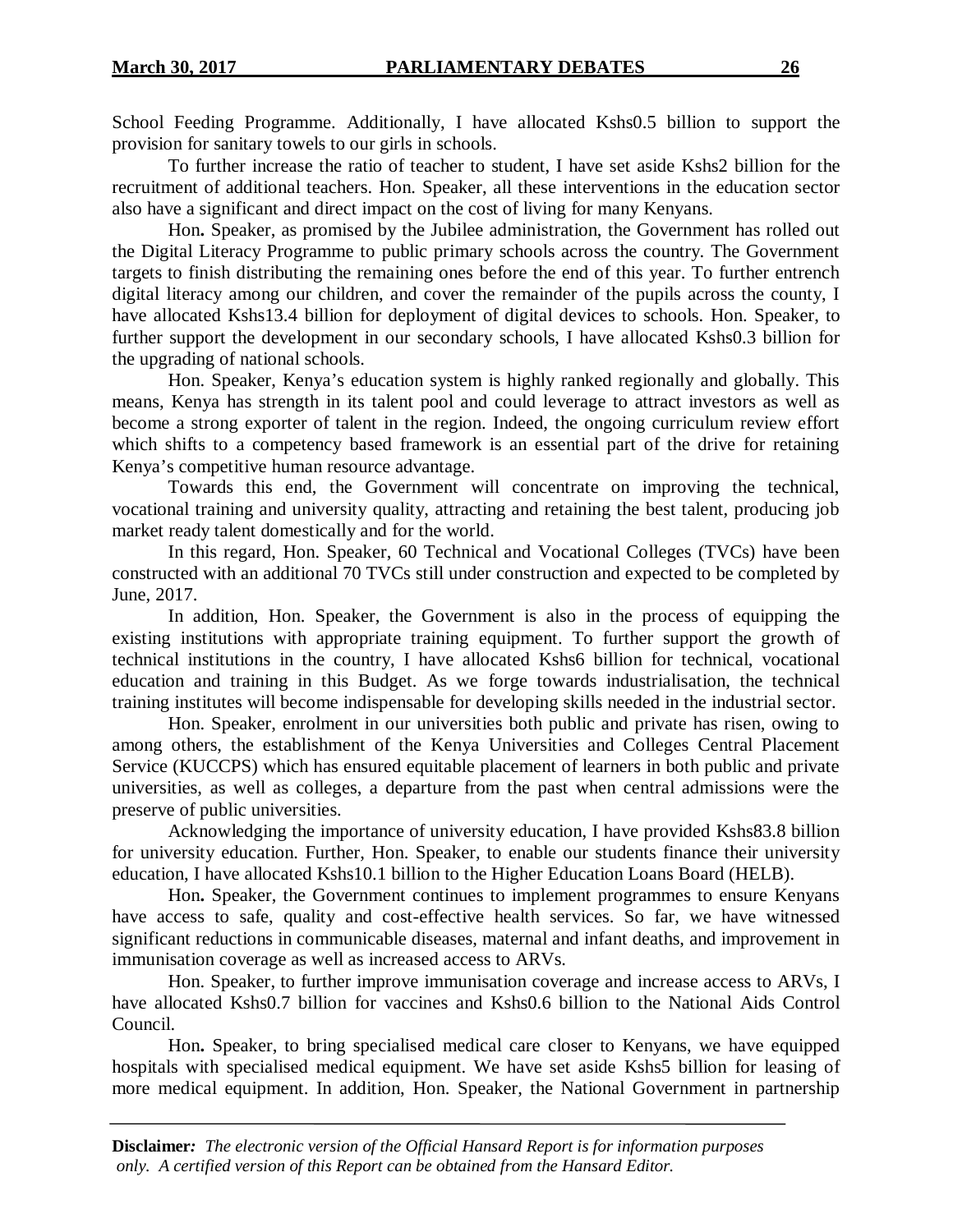with county governments has successfully implemented the Free Maternity Healthcare Programme and equipped more than 200 theaters for emergency surgery during delivery.

As a result, the number of women delivering in health facilities has increased from 660,000 to 1.2 million annually. Subsequently, maternal deaths have dropped from 6,000 to 4,000 annually, thus, keeping an additional 2,000 mothers alive to nurture their children and families. Hon. Speaker, to further support the Free Maternal Healthcare Programme, I have allocated Kshs4.3 billion in this Budget.

Hon. Speaker, as a further indication of the Government's commitment to improve health service delivery, I have allocated Kshs2.7 billion for Doctors/Clinical Officers/Nurses Internship Programme; Kshs9 billion for Kenyatta National Hospital; Kshs6.2 billion for Moi Teaching and Referral Hospital; Kshs2 billion for Kenya Medical Research Institute; Kshs0.7 billion for the Cancer Services and Kshs3.9 billion for Kenya Medical Training College (KMTC).

Hon. Speaker, the Jubilee Government promised to expand access to affordable healthcare. Since 2013, the number of Kenyans who access outpatient medical care through the National Hospital Insurance Fund (NHIF) has increased by more than 2 million. To further expand access to affordable healthcare, I have allocated Kshs0.9 billion for Free Primary Healthcare; Kshs0.3 billion for Health Insurance Subsidy Programme (Elderly & Disabled); Kshs1.1 billion for the rollout of universal health coverage.

Hon. Speaker, to alleviate poverty and ensure that the economic growth we are experiencing is shared, thousands of our orphans and vulnerable children, people living with disabilities and the elderly in our society have continued to receive cash transfers through the National Safety Net Programmes.

To further support the plight of the less disadvantaged in society, combat poverty, and promote equity, the social protection safety net has been enhanced as follows: Kshs9.6 billion for Orphans and Vulnerable Children (OVC); Kshs7.9 billion for cash transfers to the elderly persons; Kshs1.2 billion for cash transfers to persons with severe disabilities; and Kshs0.4 billion for National Development Fund for persons with disability.

Hon. Speaker, given the experience of the Cash Transfer Programme to the elderly, the Government has decided to enhance coverage of the Cash Transfer Programme to fully support all old persons above the age of 70 years.

I, therefore, propose that beginning January, 2018, all persons above the age of 70 years will receive a cash transfer in the form of monthly stipend and National Hospital Insurance Fund (NHIF) cover that will be paid by the Government.

# *(Applause)*

Old persons covered under the existing over 65 years targeting people with disability will be continued. This policy is an indication that the Government cares for the Senior Citizens in our society.

In addition**,** to support the less fortunate families**,** I have set aside Kshs300 million for the rehabilitation of street families; Kshs500 million for Children Welfare Society; and Kshs400 million for the Presidential Secondary School Bursary Scheme. Further, I have set aside Kshs3.5 billion for the Kenya Hunger Safety Net Programme; Kshs700 million for Emergency Relief; and Kshs7.7 billion for the Equalization Fund.

The Government remains committed to the completion of the on-going Economic Stimulus Projects (ESPs) to support service delivery at the constituency level. Accordingly, I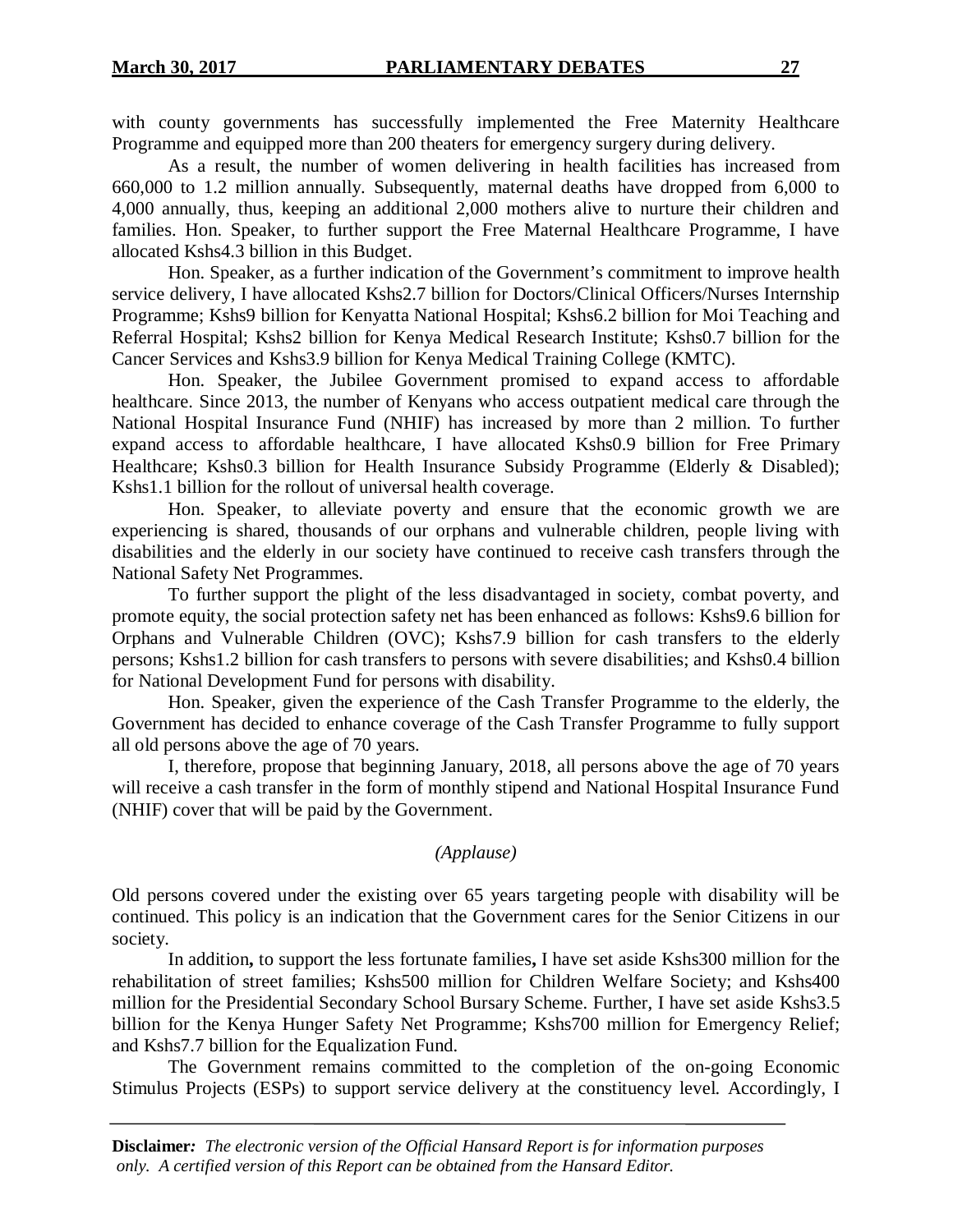have set aside Ksh**s**100 million for the completion of ESP; and Ksh250 million for the completion of constituency industrial development centres.

In addition, I have set aside Kshs2**.**1 billion for Affirmative Action to promote equity and for social development. I have also set aside Kshs30.9 billion for the National Government Constituency Development Fund (NGCDF).

Hon. Speaker, since 2013, over 100,000 community youths have been engaged in various development programmes in the National Youth Service (NYS). Also, over Kshs25 billion has been cumulatively availed through the Uwezo Fund, Women and Youth Enterprise funds. Over Kshs26 billion worth of tenders have been awarded under the Access to Government Procurement Opportunities (AGPO) platform. These interventions demonstrate the commitment to empower our youth for their future prosperity.

Hon. Speaker, to continue supporting our youth and women, I am allocating Kshs18.3 billion towards the youth empowerment programme which will help facilitate mentoring of youth on leadership, national values, and entrepreneurship skills and further entrench digital literacy.

In addition, I am allocating Kshs600 million for the Youth Enterprise Development Fund; Kshs0.7 billion for Youth Employment and Enterprise (Uwezo Fund) and Kshs800 million for Women Enterprise Fund. Going forward, we shall review all the existing distinct funds to ensure there is no duplication and make them more relevant to today's youth requirements.

Hon. Speaker, in order to operationalise the constitutional requirement under Article 227(2)(b), the Public Procurement and Asset Disposal Act, 2015 provided Preference and Reservations clauses that offered the disadvantaged groups an express opportunity to competitively participate in public procurement without discrimination. The Preference and Reservations aims at promoting the local industries and enhancing participation by disadvantaged groups in public procurement.

Mr. Speaker, we are at an advanced stage of establishing the Preference and Reservation Secretariat which will oversee the implementation of Preference and Reservations as provided for in the Public Procurement and Asset Disposal Act 2015 to advance the interests of youth, women, PWDs and other disadvantaged groups in public procurement.

The Secretariat will expand the monitoring and evaluation exercise to cover all procuring entities including county governments. In order to ensure the target groups are benefiting from doing business with the Government, the Secretariat will among other responsibilities, focus on monitoring to ensure that prompt payments are made for duly executed contracts to these disadvantaged groups under the Preference and Reservations.

Hon. Speaker, the Secretariat is expected to link small and medium enterprises owned by the disadvantaged groups with the procuring entities through its mandate. Further, it is expected to ensure that preferences in public procurement are extended to candidates offering goods locally manufactured, assembled, mined, extracted or grown in Kenya. For purposes of ensuring sustainable promotion of local industry, all foreign tenderers participating in international tenders will be expected to source, at least, 40 percent of their supplies from Kenyan citizen contractors. This will enhance the competitiveness of the SMEs, spur economic growth and enhance job creation which will help in addressing the unemployment challenge. This will not only add more jobs to the youth and women, but will also provide further impetus to our objective of industrialisation.

Hon. Speaker, to enhance the implementation of the tax incentive for employers who engage apprentices, last year I proposed to gazette some regulations. Since then, the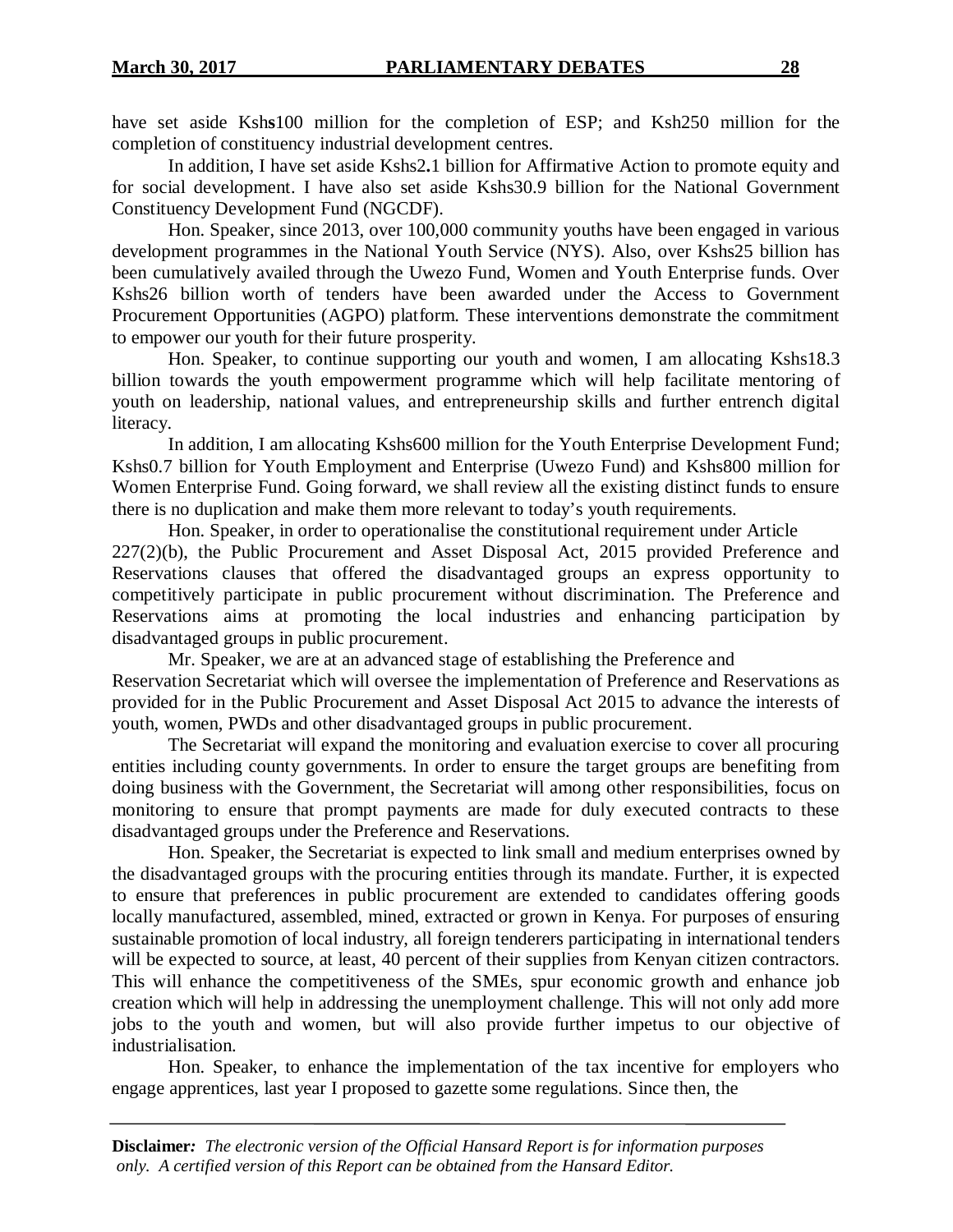Government has developed the regulations for implementation of the incentive. The ongoing youth training and internship programmes will enhance the employability of Kenyan youth and increase income opportunities. This programme targets a total of 70,000 youths aged between 16 to 29 years who are unemployed with up to Form 4 level education, and will avail training and work experience to them in a real workplace.

Hon. Speaker, in order to constructively engage the youth, the Government will focus on creating opportunities for the youth and help them realise their potential through sports, culture and arts. In this respect, there will be sporting activities at counties to identify and nurture talent in sports. The Government will provide opportunities for participation in culture and the artistic talents; and will support the preservation and promotion of our national heritage.

Hon. Speaker, the Government has over the last four years trained and nurtured more than 73,700 talented youths in various sports disciplines, sensitised 694 persons and tested 231 athletes on anti-doping. The Government has further enhanced film monitoring and enforcement by issuing 1,043 film regulatory licenses and conducted 5,753 random inspections to ensure inappropriate content is not distributed to the public.

Hon. Speaker, through the proposed National Sports, Culture and Arts Fund, the Government will further continue to develop sports, arts and preserve our national heritage. The Government will upgrade 5 regional stadia in Kamariny, Chuka, Karatu-Ndarugu, Marsabit and Wote.

In addition, the Government will continue to improve compliance with sports regulations, increase awareness on the fight against doping, and disseminate heritage knowledge. Further, the Government will complete the ultra-modern National Library at Upper Hill in Nairobi, and fully operationalise the Kenya Film School. To further support these initiatives, I have allocated Kshs200 million for construction of Sports Academy and Ksh550 million for completion of the ultra-modern National Library.

Hon. Speaker, let me now turn to the financial projections for the 2017/18 Budget. Implementation of the 2016/17 Budget has progressed well but with challenges. We have had to deal with various challenges such as the ongoing drought, the various strikes, security and preparations of the 2017 general elections and additional expenditures for projects financed by development partners.

In the course of the year, we had to make adjustments in the context of Supplementary I to accommodate these emerging pressures. The result of the additional expenditures was a higher fiscal deficit of 9.0 percent of GDP, financed partly by external financing from development partners.

Hon. Speaker, our fiscal policy for 2017/18 financial year aims to support rapid and inclusive economic growth, while ensuring a sustainable debt position. In this Budget we have taken a deliberate path of fiscal consolidation which reduces the fiscal deficit inclusive of grants from around 9.0 percent of GDP in this current financial year to about 4.0 percent of GDP in the 2019/20 Financial Year.

Hon. Speaker, we will maintain strong revenue efforts by bolstering our tax administration procedures to minimise revenue leakages and leverage on information technology. In the Financial Year 2017/18 Budget, therefore, revenue collection including Appropriation-in-Aid (AIA) is projected at Kshs1.7 trillion equivalent to 19.6 percent of GDP. Of this, ordinary revenue is projected at Kshs1.5 trillion or 17.8 percent of GDP.

On the other hand, total expenditure and net lending in this Budget is projected at Kshs2.287 trillion equivalent to 26.3 percent of GDP. Of this, Recurrent Expenditure will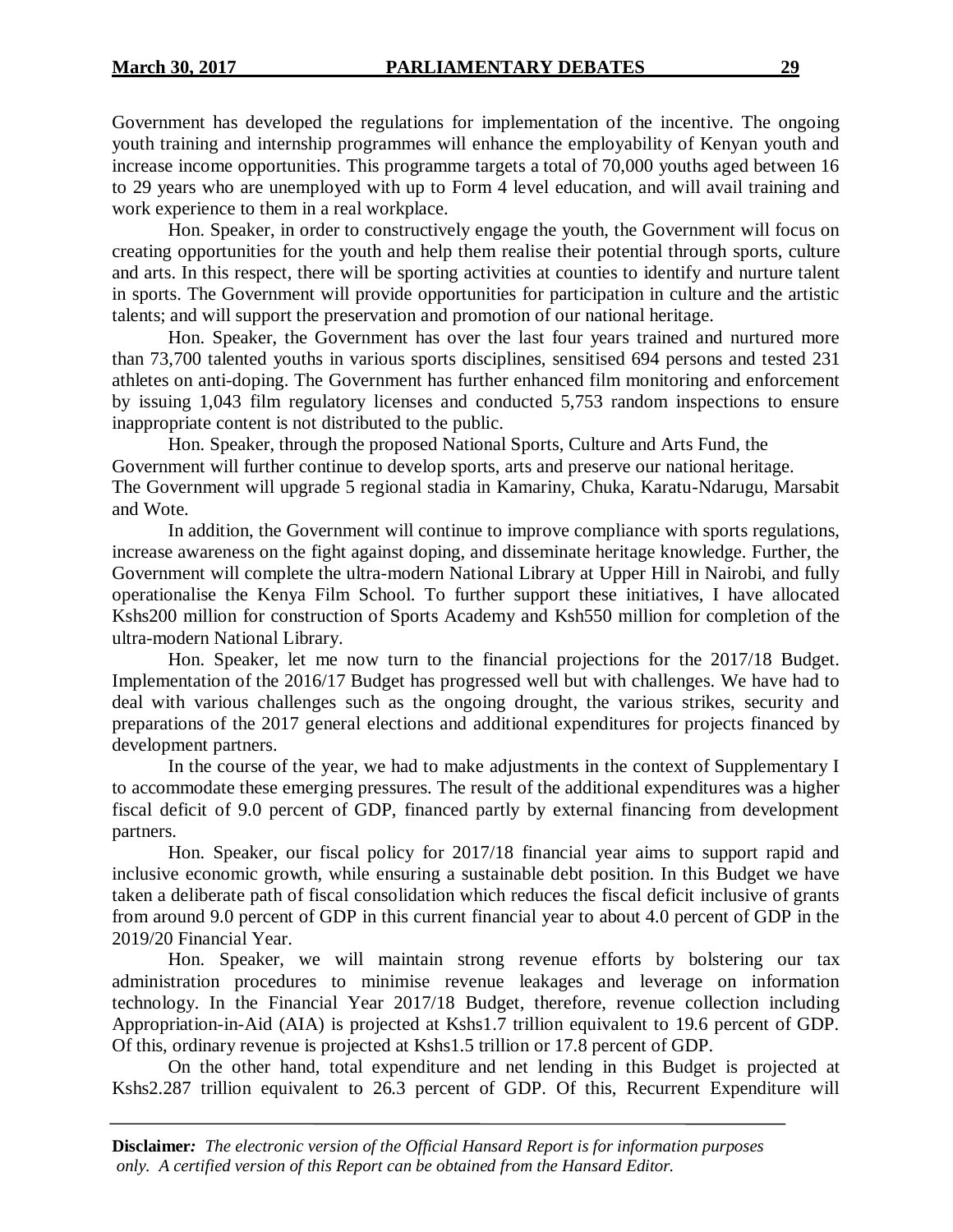amount to Kshs1.3 billion equivalent to 15.5 percent of GDP, while Development Expenditure is projected at Kshs640.3 billion equivalent to 7.4 percent of GDP. In addition, Kshs5 billion has been set aside as contingency to cater for unseen expenditures. This means that the fiscal deficit for 2017/2018 will be Kshs524.6 billion equivalent to 6.0 percent of GDP and will be financed through borrowing from both external and domestic sources.

The net external financing will amount to Kshs256 billion (2.9 percent of GDP) and will be mainly on concessional terms. Non-concessional external borrowing will be limited to projects with viable expected returns and the ceilings in the Medium-Term Debt Strategy. The domestic financing of the Budget will, therefore, comprise of Kshs268.6 billion equivalent to 3.1 percent of GDP borrowing.

The rest of my Budget presentation outlines various tax measures I intend to introduce through the Finance Bill 2017 to create jobs and better the lives of Kenyans.

As earlier indicated in this statement, we consulted other partner States in EAC and we agreed Kenya could proceed with an early presentation of the Budget. However, regarding matters relating to customs, we have evaluated various proposals from stakeholders for consideration by the EAC Ministers for Finance during the pre-budget consultations meeting to be held in May, this year. Measures that will be agreed upon by the EAC Ministers for Finance on matters relating to customs will be communicated through the EAC Gazette and implemented from 1<sup>st</sup> July, this year. Meanwhile, the EAC Common External Tariff which sets out the rates of duty applicable on imported goods is undergoing a comprehensive review and the final outcome will be released once adopted by the EAC Council of Ministers.

The customs proposals contain measures to promote industrialisation, encourage local investments, and create incentives in the agricultural and manufacturing sectors in order to make our products more competitive so as to protect local industries from cheap imports which create unfair competition.

The Government has noted the huge potential for growth in the paint and resin manufacturing industry for matching the high demand in the construction industry. Illuminating kerosene is a critical input in this sector. So as to promote paint and resin manufacturing, I propose to amend the Excise Duty Act to allow refund of excise duty paid on illuminating kerosene used in the manufacturing of paints and resin by registered manufacturers.

The VAT Act, 2013 introduced 16 percent VAT on all imported inputs for pest control products for local processing/formulation while the imported finished products remain zero rated. This treatment has made locally manufactured pesticides more expensive than the

imported products. In order to promote local manufacturers and reduce costs of production in agricultural sector, I propose to exempt VAT on all inputs used in the manufacture of pesticides.

#### *(Applause)*

The tourism industry has been growing steadily despite adversities experienced in the industry. In order to promote tourism further and make Kenya a tourism hub, I propose to exempt from VAT, locally assembled tourist vehicles. This measure has taken into consideration the current policy of the Government to encourage local motor vehicle assembling. Tourist operators will, therefore, be encouraged to buy tourist vehicles locally.

During the 2016 Budget Speech, I proposed measures to promote the health sector by exempting from VAT taxable goods used for construction of specialised hospitals with accommodation. This was a noble initiative on the part of the Government in order to promote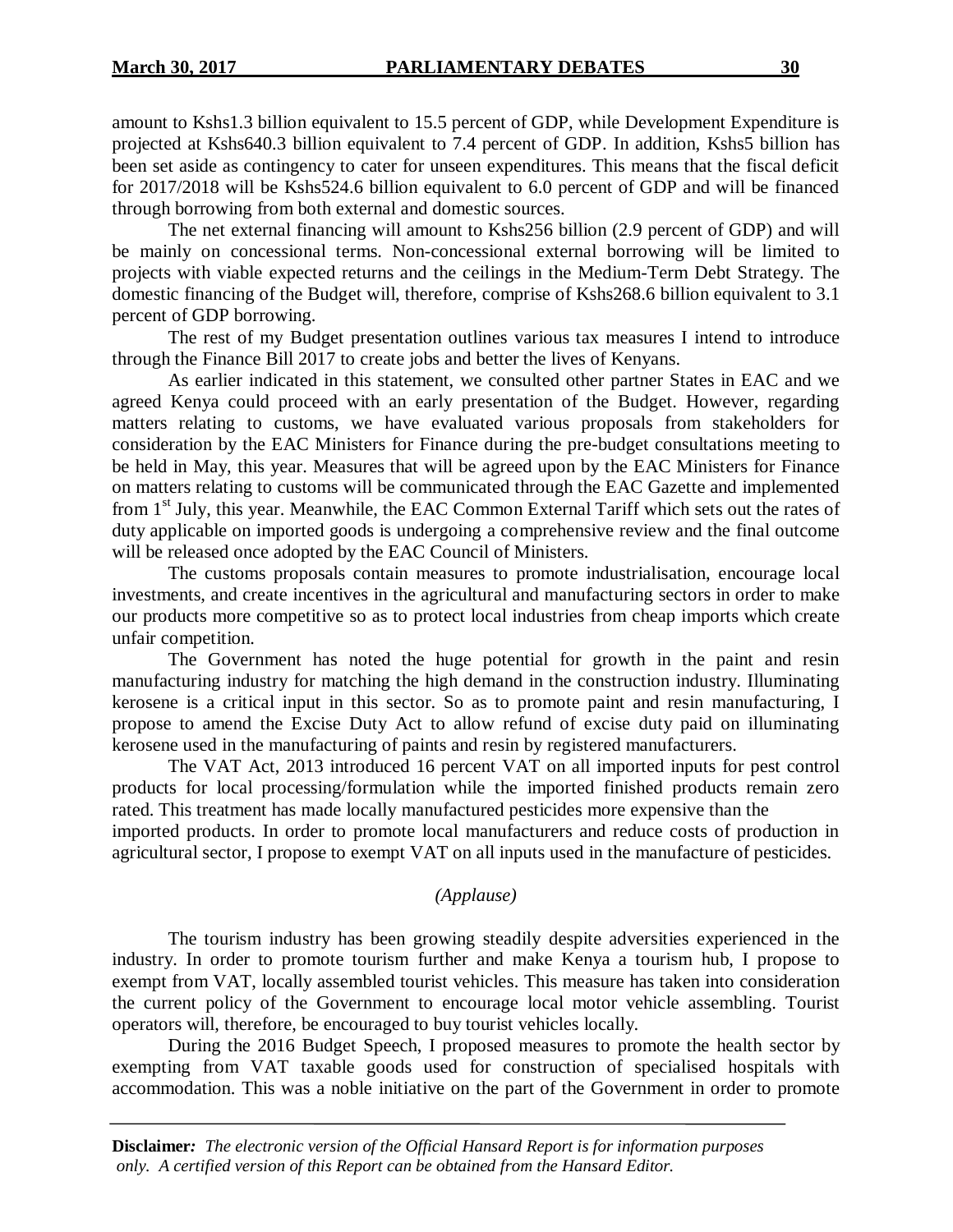the health sector. I, however, note that this incentive excluded medical equipment and apparatus making it unattractive to investors.

In order to address the challenges in the health sector, I propose to extend the incentives earlier granted by exempting from VAT medical equipment and apparatus for use in the specialised hospitals.

I have proposed changes in the Capital Markets Act and Public Finance Management Act to accommodate Islamic finance products to enhance financial deepening. Consequently, I further propose to amend the tax statutes to provide for equivalent tax treatment of these products with the conventional financial products.

To support the blue economy**,** I propose to allow a 150 percent investment deduction allowance for capital expenditures in this sector. I am also proposing to exempt from VAT packaging materials and other inputs intended to support primary, secondary and ancillary marine fisheries and fish processing, and a 50 percent reduction in port charges for fisheries vessels.

On measures to reduce income inequality, last year, I expanded the tax bands by 10 percent and increased the personal relief by 10 percent. This year, I propose to amend the income Tax Act to expand the tax bands by another 10 percent and to increase the relief by another 10 percent. This will increase the number of low income earners exempt from tax by raising the lowest taxable income from Kshs11,135 per month to Kshs13,486. This measure will, to a large extent, increase the take home income of a majority of low income earners. In addition, I wish to confirm that the exemption on bonuses, overtime and retirement benefits paid to the low-income earners will remain.

Kenya is positioning itself as a hub for motor vehicle assembly for the region. In order to enhance this position, I propose to amend the Income Tax Act to reduce the corporate rate of tax for new assemblers from 30 percent to 15 percent for the first five years. This measure will enhance the return for new investors and increase job opportunities for Kenyans.

It is the Government's policy to promote Foreign Direct Investment so as to expand the local economy and increase employment opportunities. To this end, I propose to amend the Income Tax Act to exempt dividends payable to non-residents by enterprises operating in Special Economic Zones (SEZ) in order to ensure that foreign investors get a good return for their investment.

In addition, I propose to reduce the withholding tax on interest payable to non-residents by Special Economic Zones Enterprises from 15 percent to 5 percent.

I also propose to amend the Income Tax act to allow enterprises licenced under SEZ to deduct 100 percent of the investment cost of building and machinery. This will enable such enterprises to recover cost of investment within the first year of utilisation.

Hon. Speaker, I further propose to amend the Miscellaneous Fees and Levies Act to exempt from export duty and Import Declaration Fees respectively on goods exported to and imported by an enterprise licenced under the SEZ Act. These measures are meant to reduce the cost of doing business, inspire foreign direct investment, position Kenya as a premier business hub and increase employment opportunities.

Hon. Speaker, betting and gaming have become widespread in our society in an environment that is inadequately regulated. Its expansion is beginning to have negative social effects, in particular on the youth and vulnerable members of our society. I, therefore, propose to raise taxes for betting, lottery, gaming and competition from the current rates of 7.5 percent, 5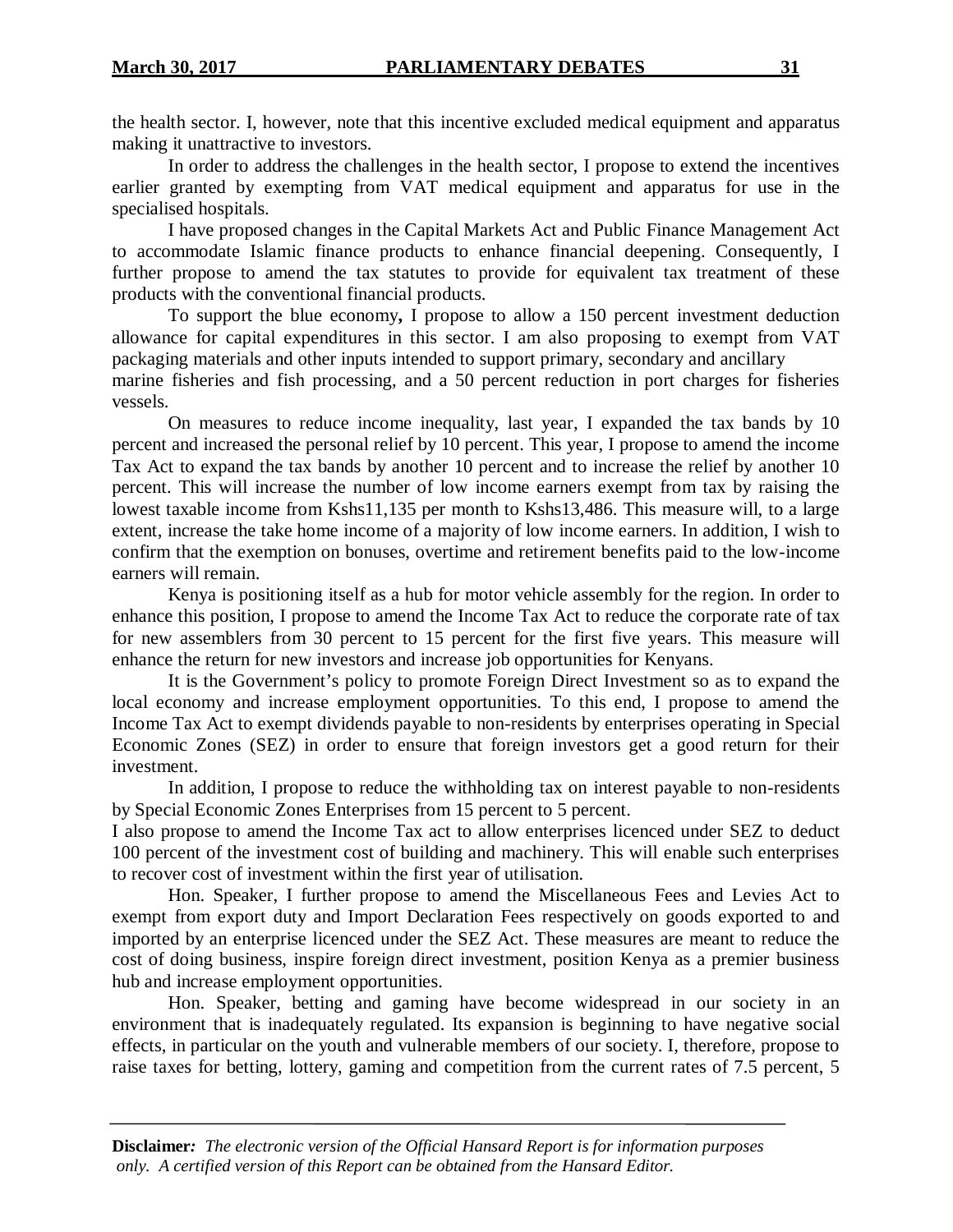percent, 12 percent and 15 percent respectively to a uniform tax rate of 50 percent for all categories.

# *(Applause)*

All the proceeds of this will be put in a newly created National Sports, Culture and Arts Fund to support development of sports, culture and arts in Kenya.

# *(Applause)*

Following the enactment of the VAT Act 2013, it was important that regulations be adopted to support the smooth implementation of the Act. The VAT regulations have been prepared and subjected to stakeholders' engagement as required. The regulations have been aligned to the Tax Procedures Act, 2015, which consolidated procedures that are common into one legislation. I will, therefore, be publishing the VAT regulations to support the smooth implementation of the VAT Act, 2013.

We have received a number of proposals for consideration during the review of the Income Tax Act. Among the issues received for review include taxation of capital gains, compensating tax, taxation of pensions, taxation of extractive industries and taxation of cross border transactions, among others. We intend to address these issues during the overhaul of the current Income Tax Act, which we have already commenced and we should be completing this in one or two months' time.

Hon. Speaker, the draft Income Tax Act is expected to be published shortly for public input in accordance with the Constitution. Specifically, the new Income Tax Act is expected not only to simplify the administration of the Act, but also to reduce the cost of compliance by taxpayers. The review is also guided by the need to expand the tax base and align the Act with the best practice and ensure certainty in the tax law.

Last year, I introduced tax amnesty for taxpayers willing to reinvest back home provided there was a conducive environment to facilitate such reinvestment. I have noted that there is need to clarify the circumstances under which the amnesty will be granted. Consequently, taxpayers willing to enjoy amnesty should declare the income for year 2016, file return and account for year  $2016$  by  $30<sup>th</sup>$  June,  $2018$  and transfer back to Kenya the funds voluntarily declared under the amnesty. I expect KRA to issue regulations on the same and urge taxpayers to cash in on this amnesty and clean up their records with KRA.

Excisable Goods Management System has applied a uniform cost of stamps irrespective of the cost of the various products. The uniform charge for the stamps has brought challenges in respect of low cost products. In order to enhance tax administration, regulations that provide for differentiated prices based on the cost of the product will be gazetted shortly. Accordingly, the cost of stamps now ranges from Kshs0.50 to Kshs2.5 depending on the cost of the product.

In order to discourage the consumption of illicit drinks, I have proposed 80 percent remission of Excise Duty in respect of locally manufactured beer made from locally produced sorghum, millet or cassava or any other produce, excluding barley.

*(Applause)*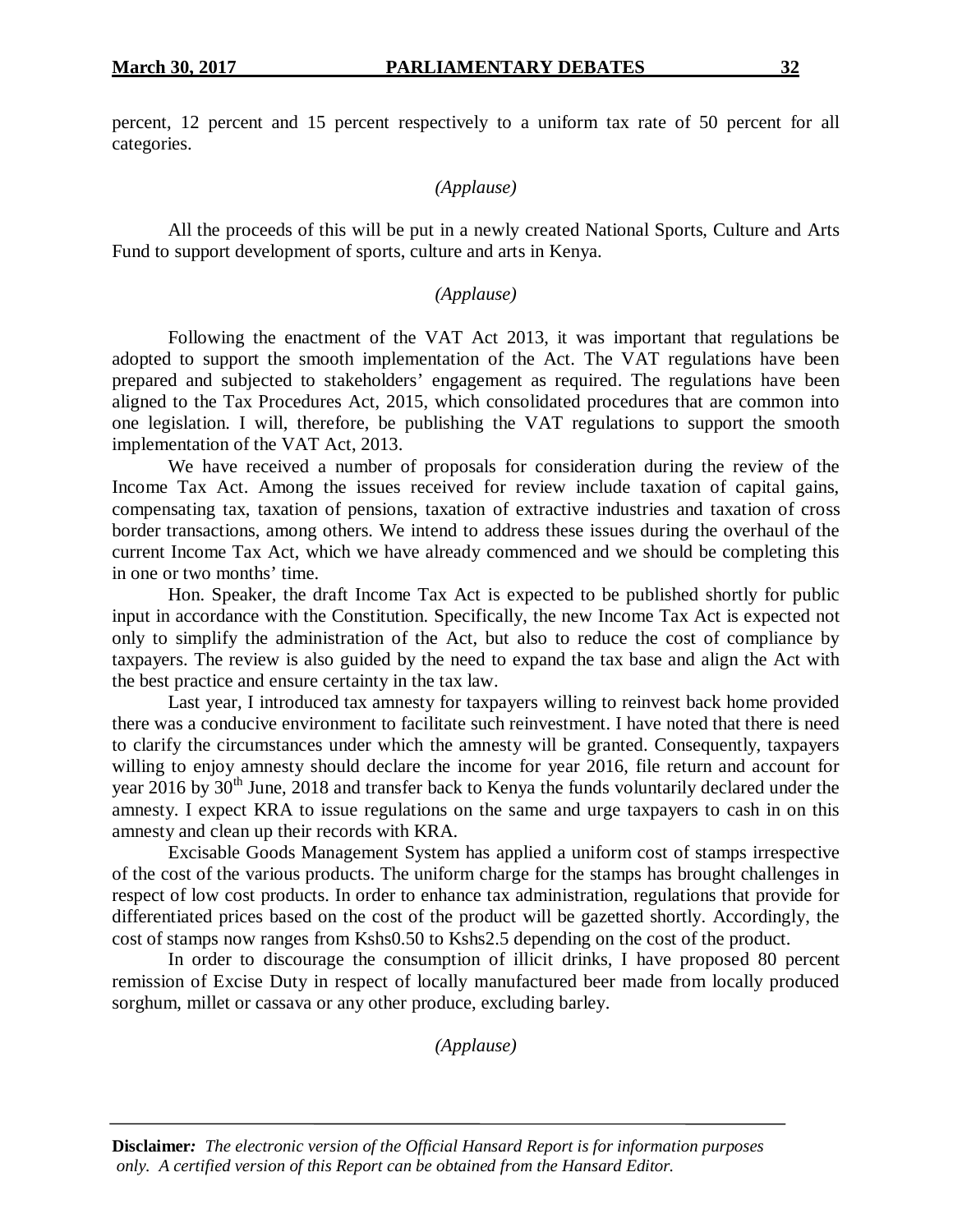The consumption of high value spirits has increased tremendously. Accordingly, I also propose to increase the tax rate of spirits from Kshs175 per litre to Kshs200 per litre. While the taxation of beer has not changed, the inflation adjustment that will be effected from  $1<sup>st</sup>$  July this year will increase government revenue in line with inflation. The KRA will publish the new inflation adjusted tax rate for all excisable goods shortly. This will reflect the inflation factor.

Hon. Speaker, there has been industry concerns on the current taxation of cigarettes in our country. The current single tax structure of Kshs2,500 per mille of cigarette has been inequitable and has adversely affected demand for locally produced low value cigarettes. To cushion the local cigarette manufacturers from the adverse financial effects due to loss in the market, I have proposed a two-tier tax structure of Kshs2,500 per mille for cigarette with filters and Kshs1,800 per mille for plain cigarettes.

# *(Applause)*

This tax measure will ensure equity and fairness in the tobacco industry and prevent job losses in this sector.

Hon. Speaker, as you are aware, our country has faced challenging times as a result of drought. The Government has put in place measures to ensure that the impact of this disaster on the people of Kenya is alleviated. In addition, I propose to amend the Income Tax Act to allow a deduction for expenditure incurred on donations for the alleviation of distress during national disaster as declared by the President. Such donations should be channelled through the Kenya Red Cross, a county government or any other institution responsible for national disaster.

Considering the hardship and the suffering associated with the recently declared national disaster as a result of the widespread drought in the country, white maize will be imported on a tax-free basis for a period of four months.

# *(Applause)*

In addition, in order to support our Muslim brothers, the importation of dates during the period of Ramadhan will be done free of taxes.

# *(Applause)*

Hon. Speaker, ordinary bread and maize flour are VAT exempt, which means they do not benefit from deduction of input tax. Therefore, the input tax is inbuilt into their selling price. In order to make these commodities affordable for the common mwananchi, I propose to zero-rate bread and maize flour to remove VAT altogether.

Manufacturers, wholesalers and retailers who sell such goods will be expected to reduce the prices of these basic commodities, failure to which, I will reverse the policy.

#### *(Laughter)*

In addition to further lower the cost to *mwananchi*, the importation of maize during the next four months will be duty-free.

*(Applause)*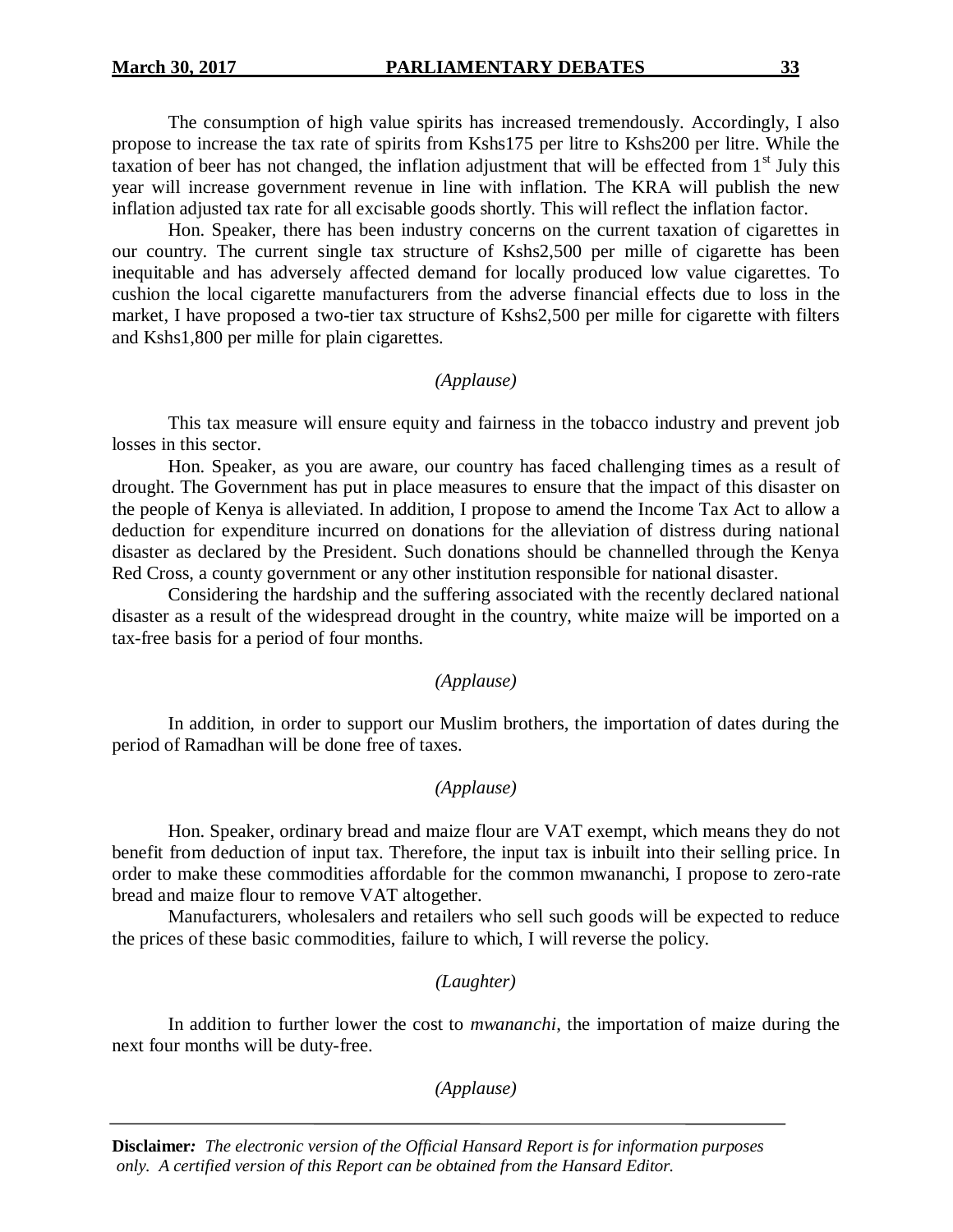I expect, therefore, to see a reduction of prices for these basic commodities which are enjoyed by majority of our people. It is the Government policy to increase and deepen the country's sources of infrastructure financing. In order to achieve this, there's need for the Government to support effective uptakes of infrastructure financing products through tax neutrality for alternative measures for raising funds for such projects. I propose, therefore, to amend the VAT Act to exempt from VAT the transactions related to transfer of assets into Real Estate Investment Trusts (REITs) and Asset Backed Securities (ABS).

Kenya's economic growth has outperformed the regional average for 8 consecutive years. We rightly deserve to be proud of our economic performance. However, as I said at the beginning of my Statement, we should not be complacent. If anything, now is the time to redouble our efforts to build upon the foundations of success. Looking ahead, these achievements need to be deepened and broadened so that the economy can be more resilient, and the benefits of growth can be more widely shared among all Kenyans.

This Budget will maximise social benefits for all Kenyans. It will support industries, create jobs and improve the quality of life of Kenyans. It will also help us realise a cleaner environment; provide quality social services (health and education), and enhance access to efficient public transport.

In sum, it is a budget that carefully balances on the one hand the need to reduce the cost of living for the poor by enhancing social sector spending while continuing to strengthen the foundation for long-term economic growth, job creation and provision of incentives for rapidly moving towards industrialisation of our economy.

As I conclude, allow me to express my gratitude to His Excellency the President and His Excellency the Deputy President, for their guidance and wise counsel to me in managing the economic affairs of this country since the formation of this Government. I am very grateful to them. I would also like to thank my fellow Cabinet Secretaries and their Principal Secretaries for their support and contributions throughout the budget process.

I am also sincerely grateful to the Speakers of both the National Assembly and Senate and their respective Clerks for overseeing the approval of submissions on the Budget Estimates for the Financial Year 2017/2018. I am also grateful to the Members of the Budget and Appropriations Committee led by the Chairman, Hon Mutava Musyimi and the other Departmental Committees of Parliament for the comprehensive and constructive engagement in reviewing the Budget Estimates for the Financial Year 2017/18.

I am also grateful to the Majority Leader of the National Assembly, Hon Aden Duale for his relentless support to get most of the legislative proposals on finance matters pass through the House. We are also grateful to all Members of the National Assembly and the Senate for their cooperation and support, management and staff of the National Treasury under the able leadership of the Principal Secretary, Dr. Kamau Thugge, who have tirelessly worked long hours, including most weekends to ensure that this Budget and supporting documents meet the legal deadlines. Hon. Speaker, this is a clear demonstration of their selfless service to this country and we appreciate this extra effort by officers of the National Treasury to this exercise.

We are also grateful to the management and staff of the Central Bank of Kenya (CBK) and the Kenya Revenue Authority (KRA) for their contributions; staff from the Attorney-General's Office; staff of the Parliamentary Budget Office for providing support on the Budget process; our bilateral and multilateral development partners as well as our private sector for their contribution to our development agenda through their technical and financial support.